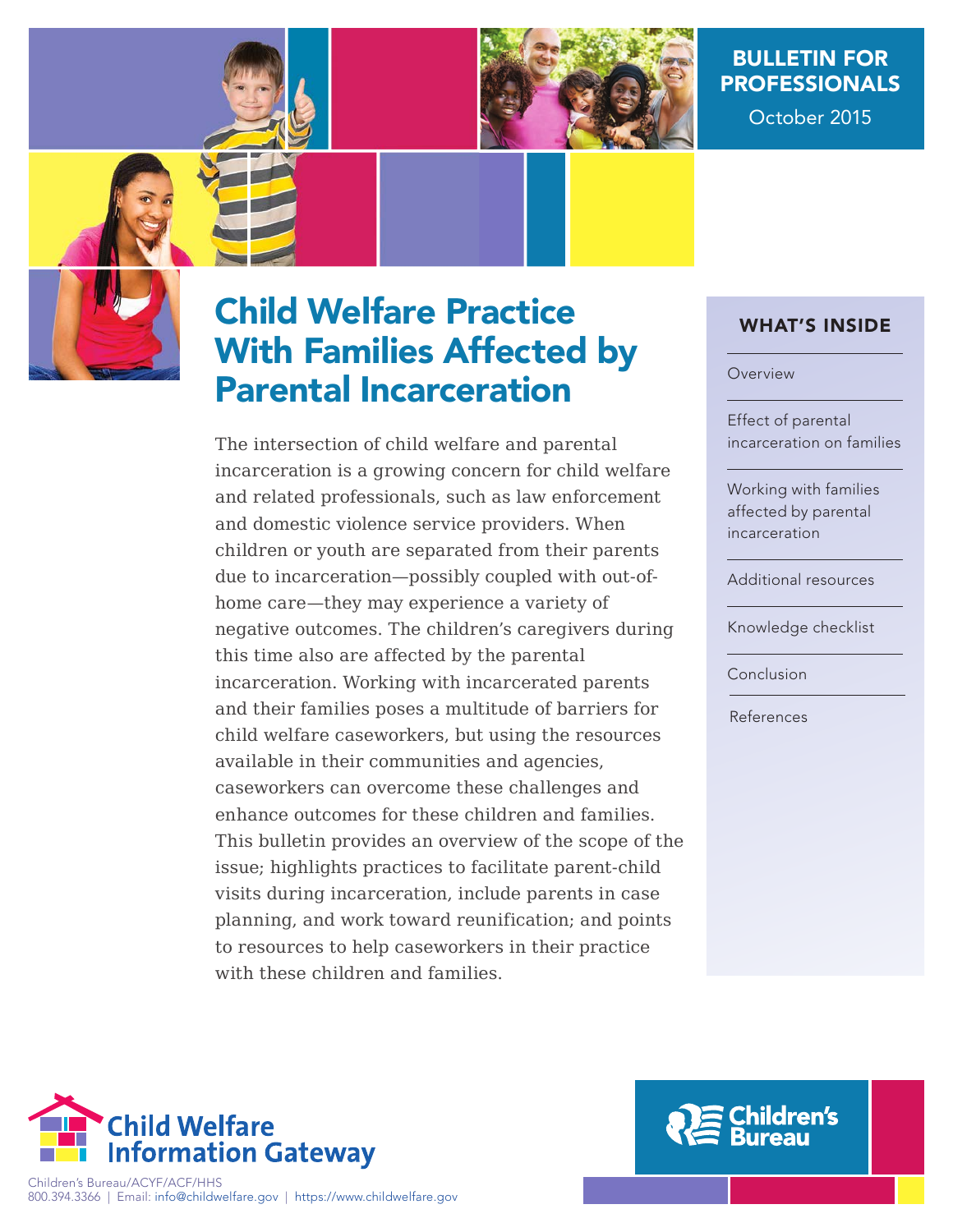# **Overview**

In 2008, approximately 2.3 million people were incarcerated in U.S. prisons or jails, with more than half (1.2 million) of those individuals being parents of minor children (The Pew Charitable Trusts, 2010). (Note: All subsequent references to children refer to minor children, i.e., those ages 18 and younger.) That means an estimated 2.7 million children in 2008 had a parent who was incarcerated.<sup>1</sup> Most children whose parents are incarcerated remain in their homes, but some become involved to some degree with child welfare while their parents are incarcerated. The following sections describe the characteristics of incarcerated parents and their children.

#### Correctional system Basics for Child Welfare Professionals

Much like child welfare, correctional system policies and protocols vary across jurisdictions and levels (e.g., Federal, State, local). The following provides a brief overview of the correctional system, but individual correctional systems may differ. Correctional facilities house people who are accused or convicted of committing a crime, and these people may be referred to as inmates or incarcerated individuals. Jails and prisons are two types of correctional facilities. Jails are locally operated and are intended for inmates who are awaiting trial or have been convicted of crimes that carry shorter sentences. Prisons are operated by the Federal or State government and are intended for inmates who are convicted of felonies and who, in most cases, receive sentences greater than 1 year.

Parole is the conditional release of an inmate from jail or prison before his or her sentence concludes. Individuals on parole serve the remainder of their sentences in their communities. Although probation generally refers to individuals who are placed under supervision within their communities in lieu of incarceration, some sentences may include time served in a correctional facility followed by supervised or unsupervised probation in the community for a designated time.

For a more detailed explanation of the criminal justice system, including corrections, visit the website of the Bureau of Justice Statistics (BJS) of the U.S. Department of Justice (DOJ) at [http://www.bjs.gov/content/justsys.cfm.](http://www.bjs.gov/content/justsys.cfm)

#### Characteristics of Incarcerated Parents

More than half of all inmates have children (The Pew Charitable Trusts, 2010; Glaze & Maruschak, 2008). Nine out of 10 incarcerated parents are fathers, but males also compose approximately the same percentage of the total Federal and

State corrections population (The Pew Charitable Trusts, 2010; Glaze & Maruschak, 2008; Carson, 2014).

Nearly half (48 percent) of parents incarcerated in prisons lived with their children 1 month prior to their arrests or incarceration, and this was the case for 47 percent of fathers and 64 percent of mothers (Glaze & Maruschak, 2008). More than half (54 percent) of parents incarcerated in prisons reported providing the primary financial support for their children prior to their incarceration. On average, prison inmates—both parents and nonparents—are incarcerated for more than 1 year (Carson, 2014). See table 1 for more information.

#### Table 1. Average Time Served by Released Prison Inmates in 2012

| <b>Type of Crime</b> | <b>Average Time Served</b> |
|----------------------|----------------------------|
| Violent              | 28 months                  |
| Property             | 12 months                  |
| Drug                 | 13 months                  |
| Public Order         | 12 months                  |
| ∩ther                | 12 months                  |

#### Source: Carson, 2014

<sup>&</sup>lt;sup>1</sup> The Bureau of Justice Statistics (BJS) of the U.S. Department of Justice also collects data on incarcerated individuals, including their parental status and children, through its Survey of Prison Inmates (SPI), formerly known as the Survey of Prisoners in State and Federal Correctional Facilities. BJS has conducted the SPI approximately every 6 to 7 years since 1974. The most recent data is from the 2004 SPI (U.S. Department of Justice, Bureau of Justice Statistics, 2014). BJS developed a 2007 estimate of children who have an incarcerated parent based on previous trends (GAO, 2011). BJS will conduct the SPI again in 2015 and hopes to begin releasing data in 2016. Data from the Pew Charitable Trusts include individuals who are in prisons or jails, and data from BJS only include individuals in prisons. Data from Pew, therefore, are used in this brief in lieu of the BJS data, when available.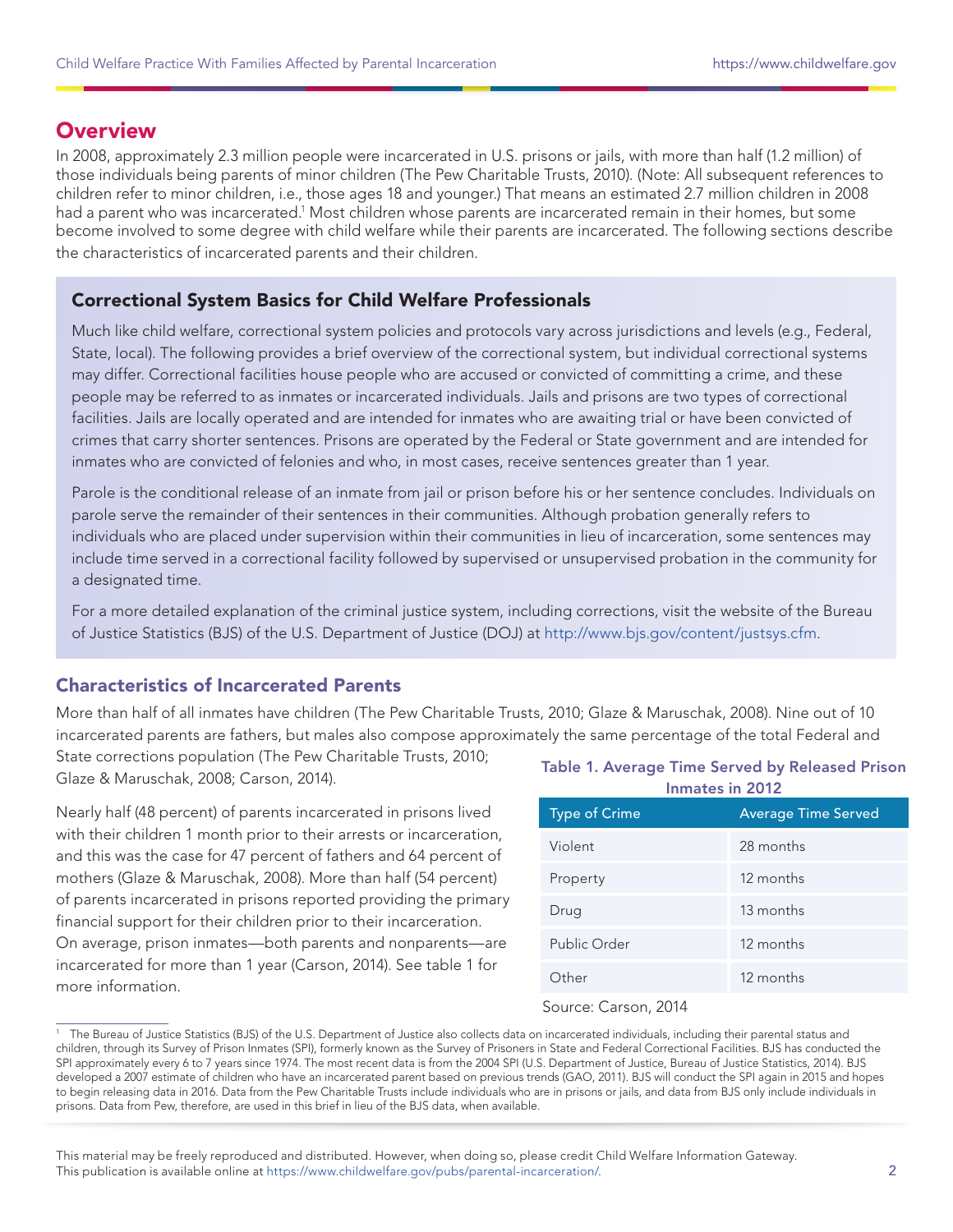#### Characteristics of Children Involved With Child Welfare Who have Incarcerated Parents

Data are available about the number of children in foster care who have incarcerated parents, but these data may underestimate the true number and do not account for children who are involved with child welfare but are not in foster care (e.g., kinship care). According to data from the Adoption and Foster Care Analysis and Reporting System (AFCARS), parental incarceration was a reason for entry into foster care for 19,858 children in 2013 (U.S. Department of Health and Human Services, 2013).<sup>2</sup> This represents 8 percent of all children who entered care that year. AFCARS data likely provide an undercount due to excluding cases in which the parent is incarcerated just prior to or any time after the child's removal and cases in which the incarcerated parent is not the child's primary caretaker at the time of the child's removal. Additionally, data may be unreliable due to the caseworker not selecting incarceration as a cause for removal even when applicable (GAO, 2011). Using BJS data, the U.S. Government Accountability Office (GAO) estimated that more than 22,000 children in foster care in 2004 had an incarcerated parent (GAO, 2011). The original BJS data, however, may not have accounted for parents with more than one child in foster care, children who are reported as living with relatives but may be doing so under the supervision of the child welfare agency, or parents who may not have known their children are in foster care (GAO, 2011).

Additionally, a study using national data found that one in every three children who are subjects of maltreatment reports and are living at home have a primary caregiver who had been arrested at least once (Phillips & Dettlaff, 2009). Although this does not indicate that the parent was incarcerated while the child was involved with child welfare, it highlights that there is a strong connection between the child welfare and criminal justice systems.

#### Characteristics of Caregivers for Children With Incarcerated Parents

Children have a wide range of living arrangements while their parents are incarcerated, and those arrangements often vary depending on whether the mother or father is the incarcerated parent. When fathers are incarcerated in State prisons, the vast majority of their children (88 percent) reside with their mothers (Glaze & Maruschak, 2008). When mothers are incarcerated in State prisons, their children's care settings varied across a wider range of settings, including the other parent, grandparents, and other relatives. Children with mothers who are incarcerated in State prisons are more than five times as likely to reside in a foster home or agency than children with fathers who are incarcerated in State prisons. See table 2 for more information.

| $\overline{\phantom{a}}$ |           |                         |                                |
|--------------------------|-----------|-------------------------|--------------------------------|
| <b>Caregiver</b>         | Total (%) | Incarcerated Father (%) | <b>Incarcerated Mother (%)</b> |
| Other parent             | 84        | 88                      | 37                             |
| Grandparent(s)           | 15        | 13                      | 45                             |
| Other relative(s)        | 6         | 5                       | 23                             |
| Friend(s) or others      | 3         |                         | 8                              |
| Foster home or agency    |           |                         |                                |

#### Table 2. Caregivers of Children With Parents in State Prisons

Source: Glaze & Maruschak, 2008

 Note: Percentages may total more than 100 percent because some inmates had multiple children living with multiple caregivers.

<sup>&</sup>lt;sup>2</sup> Caseworkers can select multiple reasons for each child's entry into foster care.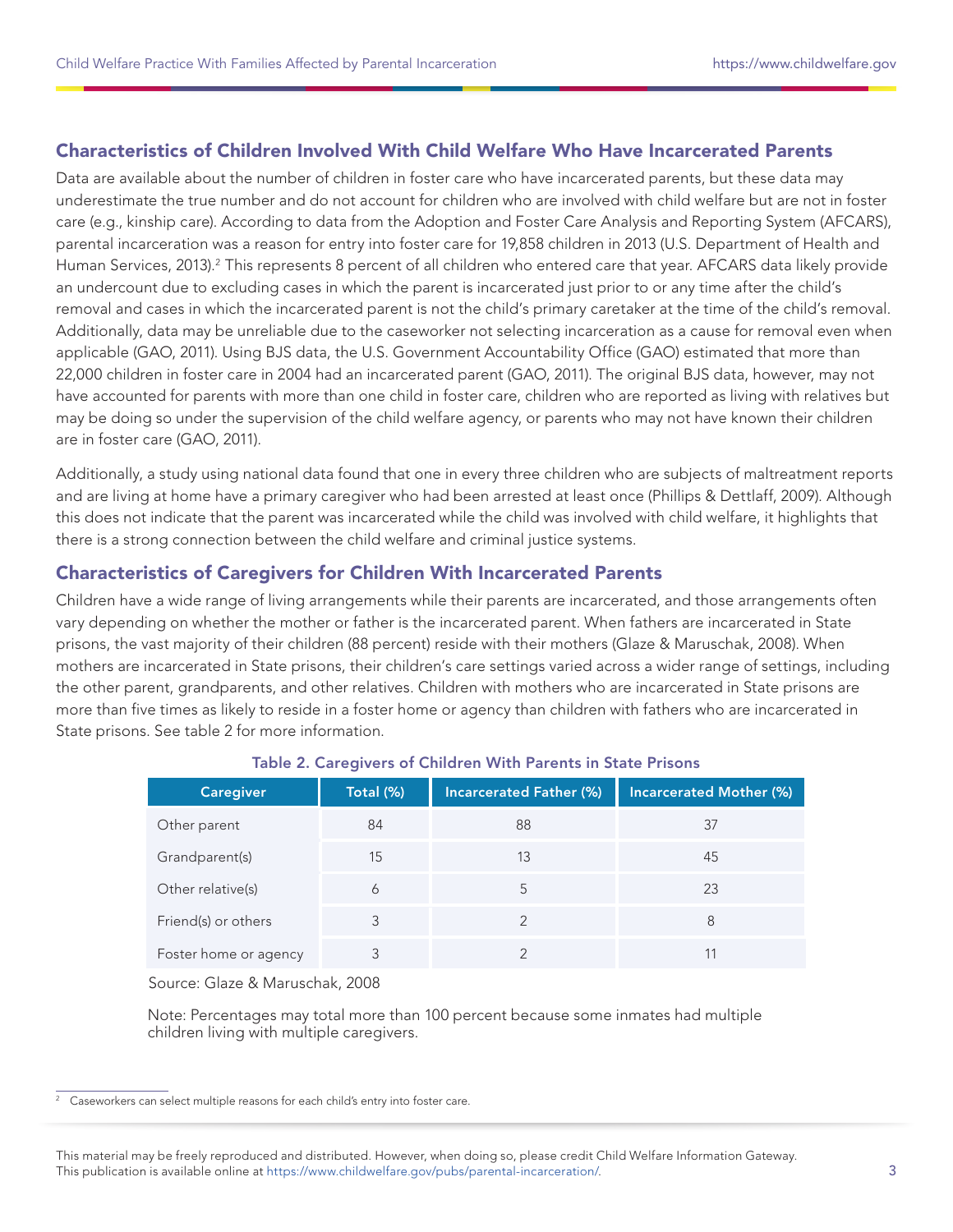# how the adoption and safe families act May affect this Population

Parents who are incarcerated and their children are impacted by many child welfare laws, including the timeline requirements established in the Adoption and Safe Families Act (ASFA) of 1997 (P.L. 105-89). ASFA requires States to file for the termination of parental rights for any child who has been abandoned or in foster care for 15 of the most recent 22 months. With the average sentence being more than 1 year, this requirement can be a significant barrier to reunification for incarcerated parents.

ASFA outlines several exceptions to the 15 of 22 months rule that States have the option of incorporating into their laws:

- The child is being cared for by a relative.
- The agency has documented a compelling reason for determining that the termination of parental rights is not in the child's best interest.
- The agency has not provided the family with services deemed necessary for the safe return of the child to the home.

Although no State recognizes incarceration on its own as grounds for the termination of parental rights, some States include incarceration as a factor (Christian, 2009). Examples of how incarceration can be considered in termination proceedings include the length of the sentence in relation to the child's age, not arranging for the child's care, the quality of the parent-child relationship, the level of support and contact the parent had with the child before being incarcerated, multiple incarcerations, and the crime committed. Additionally, some caseworkers may view the commission of any crime as a form of neglect and therefore support the termination of parental rights (A. Adalist-Estrin, personal communication, June 14, 2015). Some States may permit termination of a parent's rights where there is a felony conviction for a crime of violence against a child or other family member (Child Welfare Information Gateway, 2013).

Several States, such as Nebraska, New Mexico, and Oklahoma, expressly prohibit terminating parental rights solely for parental incarceration (Child Welfare Information Gateway, 2013).<sup>3</sup> Other State statutes list parental incarceration as an exception to the enforcement of ASFA's 15 of 22 months provision. For example, New York law provides for an exception if (1) parental incarceration (or residential substance abuse treatment) is a significant factor in why the child has been in foster care for 15 of the last 22 months and (2) the parent maintains a meaningful role in the child's life and there is no other reason a termination petition would be appropriate. (To view the New York State Office of Children and Family Services' administrative directive [11-OCFS-ADM-07] regarding this law, as well as its attachments, visit [http://ocfs.ny.gov/main/policies/external/OCFS\\_2011/#ADM.](http://ocfs.ny.gov/main/policies/external/OCFS_2011/#ADM)) Colorado law allows for an exception if the child has been in foster care due to circumstances beyond the control of the parent, such as incarceration for a reasonable period of time or court delays.

Although there is a lot of focus in the child welfare literature about how ASFA may affect permanency outcomes in families with incarcerated parents, there is very little data to determine the extent of the impact (Christian, 2009). For more information about terminating parental rights, refer to Grounds for Involuntary Termination of Parental Rights at<https://www.childwelfare.gov/topics/systemwide/laws-policies/statutes/groundtermin/> or Child Welfare Information Gateway's Termination of Parental Rights web section at [https://www.childwelfare.](https://www.childwelfare.gov/topics/systemwide/courts/processes/legal-issues-in-adoption/termination/) [gov/topics/systemwide/courts/processes/legal-issues-in-adoption/termination/](https://www.childwelfare.gov/topics/systemwide/courts/processes/legal-issues-in-adoption/termination/).

<sup>&</sup>lt;sup>3</sup> All descriptions of specific State termination of parental rights provisions in this section are current as of as of January 2013.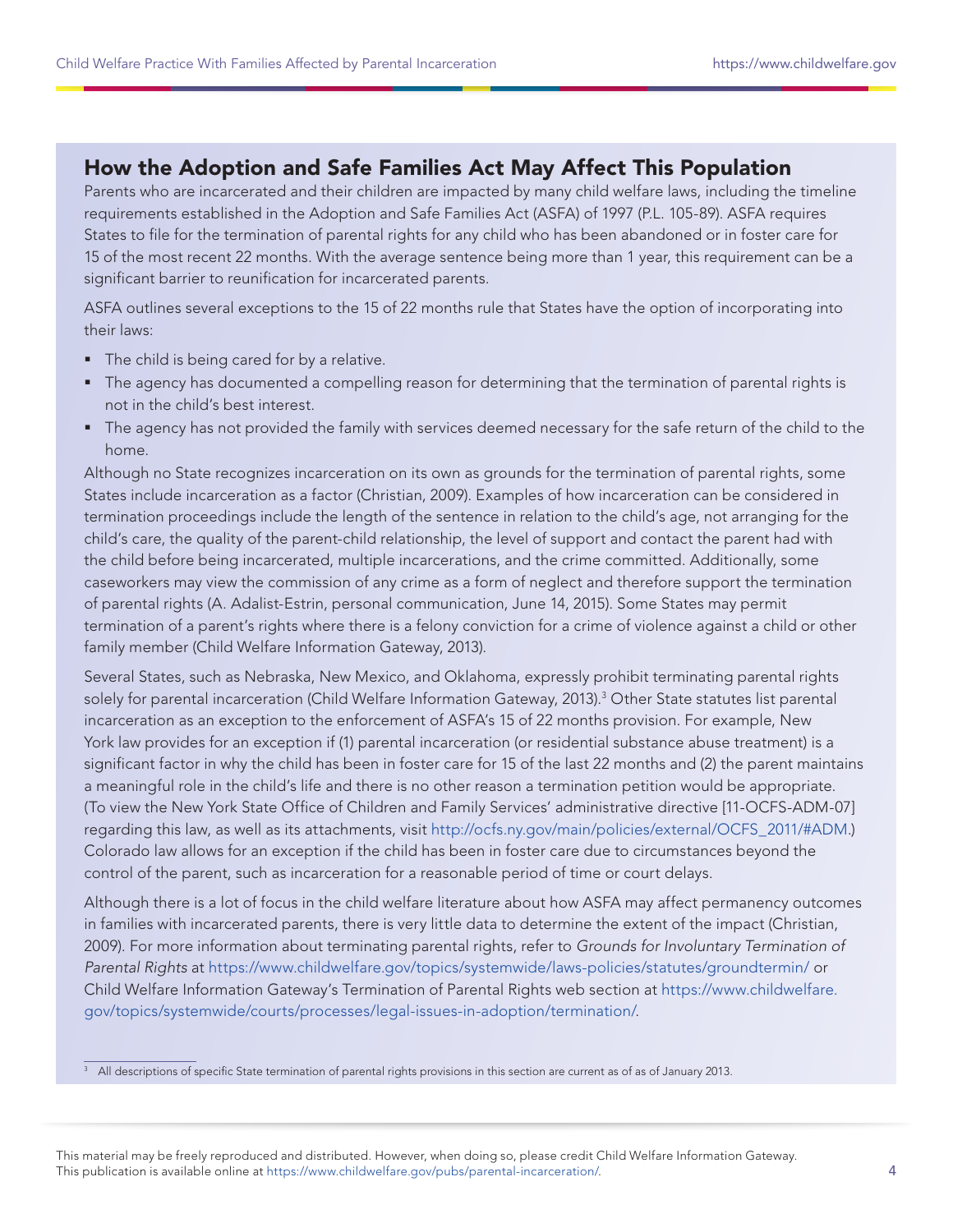# effect of Parental Incarceration on families

When parents and children are separated, for any reason, the children's well-being and development may be negatively impacted. Caregivers also can be adversely affected by separation. The following sections explore the effect of parental incarceration on children and parents and caregivers and provide information for professionals working with families affected by incarceration.

#### effect of Parental Incarceration on Children

Parental incarceration influences children in many ways, and the manner in which it affects them varies depending on a range of factors, including the child's age, sex, race, and ethnicity; whether the mother or father is incarcerated; the length of the incarceration; whether the child lived with the parent prior to the incarceration; the strength of the relationship the child has with the parent; and others. While their parents are incarcerated, children may feel sad, angry (at the incarcerated or other parent, the caregiver, or the system), shame, isolation, or worried about their parents' wellbeing (Corinne Wolfe Children's Law Center et al., 2011).

Research suggests that there is a continuum of negative outcomes that may be attributed to parental incarceration, including a range of behavioral and emotional difficulties. Some studies show differences in the types and severity of these reactions depending on the gender of the incarcerated parent. This is a contentious issue among researchers and practitioners, with some being concerned that methodological or other issues with the studies downplay the effect of maternal incarceration. The research is typically very conclusive that there is an association between paternal incarceration and a host of negative outcomes. When children's fathers are incarcerated, children may show increases in both externalizing behavior problems (i.e., those that are directed outward, such as aggression, violence, or delinquency) and internalizing behavior problems (i.e., those that are directed inward, such as depression, anxiety, or difficulty paying attention) (Johnson, 2009; Wakefield, 2011; Wildeman, 2014). Some studies, however, show increases only in externalizing behaviors and not in internalizing behaviors (Craigie, 2011; Geller, Cooper, Garfinkel, Schwartz-Soicher, & Mincy, 2012). The research is not as clear, though, about how maternal incarceration affects children's behavior (Wildeman & Turney, 2014). Some studies show negative effects from maternal incarceration (Arditti, 2012), but others have found that it has minimal effects on children's behavioral problems (Wildeman & Turney, 2014). Many practitioners, though, anecdotally describe the negative effects of maternal incarceration on children (A. Adalist-Estrin, personal communication, June 14, 2015), and so caseworkers should remember, as when using any research, that the children and families with whom they work may be affected differently than what is reported in the literature.

Another study reported strong associations between parental incarceration and increases in a number of health and mental health problems in young adulthood, including depression, posttraumatic stress disorder, anxiety, high cholesterol, asthma, migraines, and overall health problems (Lee, Fang, & Luo, 2013). More health and mental health problems were associated with paternal incarceration than maternal incarceration. The causal patterns in this research are unclear. It is often assumed by those interpreting the research that the negative outcomes are caused by children's reactions to their parents' crime and incarceration as opposed to the children's loss or separation trauma. In addition, the impact of parental incarceration may be directly or indirectly related to the perceptions and reactions of other adults in the children's lives. For example, one study of teachers found that they tended to view children whose parents are away due to incarceration as being less competent than children whose parents are away for other reasons (Dallaire, Ciccone, & Wilson, 2010). Similarly, there is a claim sometimes made in the literature or society-at-large that children of incarcerated parents are six times more likely to be incarcerated as adults than other children, but although children of incarcerated parents appear more likely to become incarcerated themselves, that claim is greatly exaggerated (Conway & Jones, 2015; Christian, 2009).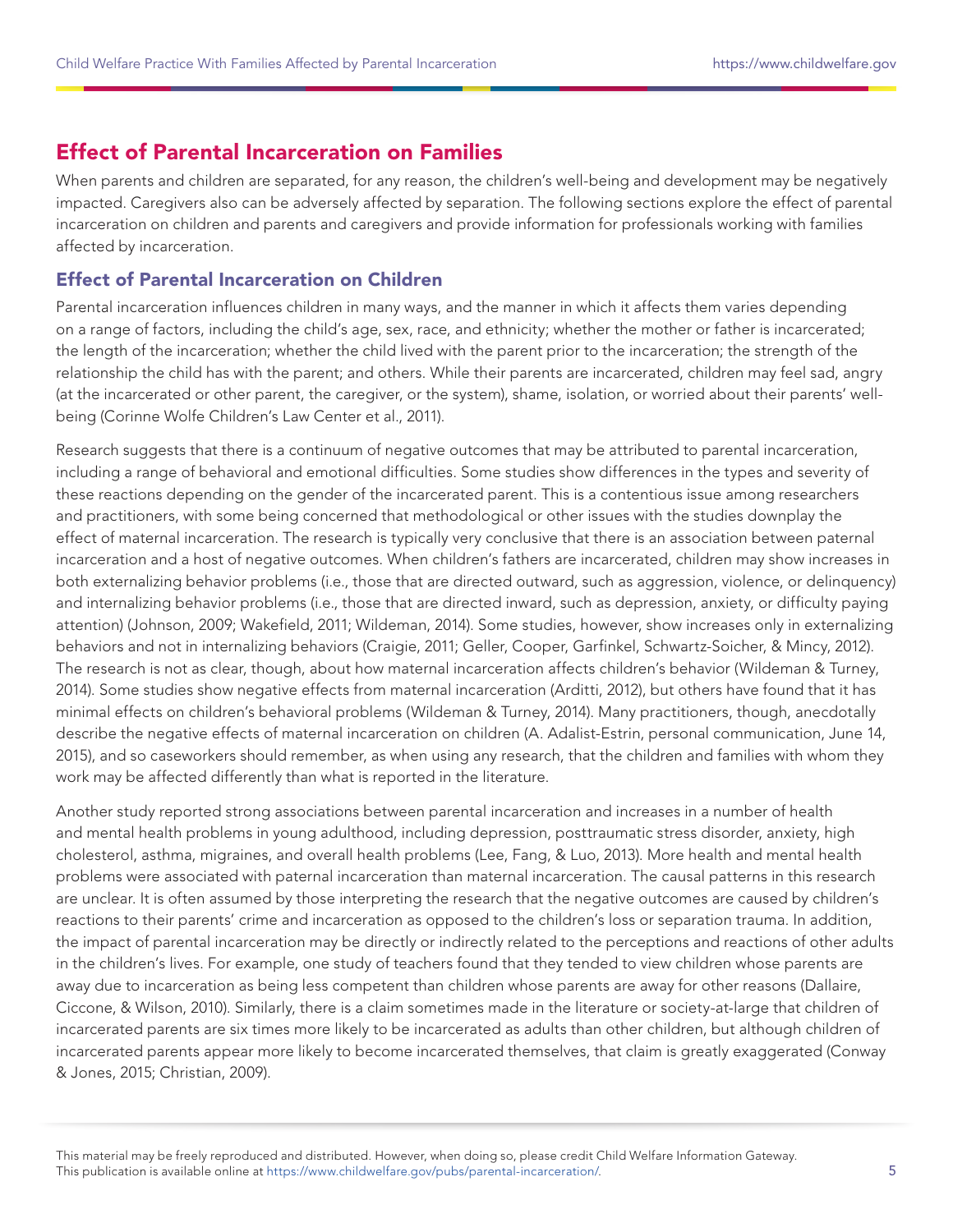Although many studies show an association between parental incarceration and a host of negative outcomes for children, there is the possibility that these issues may be caused by risk factors predating their parents' incarceration (Johnson & Easterling, 2012; Wildeman & Turney, 2014). Some studies showing an association between parental incarceration and various negative effects on maltreated children do not account for pre-incarceration risk factors, such as poverty, parental substance abuse, witnessing domestic violence, and parental mental health issues. These pre-incarceration risk factors may be what place the children at risk of entering foster care rather than the parental incarceration itself (Phillips, 2008).

Witnessing a parent's arrest also can have negative effects on a child. A study of older children who had been the subject of a maltreatment report found that witnessing the arrest of a household member was significantly associated with the child experiencing posttraumatic stress symptoms (Phillips & Zhao, 2010). The International Association of Chiefs of Police developed a model policy to guide law enforcement agencies' interactions with children of arrested parents and child welfare agencies. The policy and its accompanying report, which can be used to improve interactions between law enforcement and child welfare, is available at [https://www.bja.gov/Publications/IACP-SafeguardingChildren.](https://www.bja.gov/Publications/IACP-SafeguardingChildren.pdf?utm_source=FindYouthInfo.gov&utm_medium=Federal%20Links&utm_campaign=Reports-and-Resources) [pdf?utm\\_source=FindYouthInfo.gov&utm\\_medium=Federal%20Links&utm\\_campaign=Reports-and-Resources](https://www.bja.gov/Publications/IACP-SafeguardingChildren.pdf?utm_source=FindYouthInfo.gov&utm_medium=Federal%20Links&utm_campaign=Reports-and-Resources).

It is unclear to what extent the behavioral, cognitive, and other issues these children exhibit are caused by parental incarceration, pre-incarceration risk factors, or the shame and stigma resulting from the responses of adults in childserving systems. Child welfare professionals should still be aware that this population may be affected by these issues and seek out appropriate services and supports. Caseworkers should also remember that children's negative reactions to the incarceration of their parents can be buffered by a range of protective factors, including the quality of their home environment, caregiver support after the incarceration, frequent and meaningful opportunities to have contact with the incarcerated parent, and personal characteristics of the child (Hairston, 2009). For more information on building protective factors in children and families, visit the Protective Factors to Promote Well-Being section of the Child Welfare Information Gateway website at [https://www.childwelfare.gov/topics/preventing/promoting/protectfactors/.](https://www.childwelfare.gov/topics/preventing/promoting/protectfactors/)

# Assessing How Localities Serve Incarcerated Parents and Their Children

It may be helpful for State and local staff from the child welfare and correctional fields to assess how their particular systems affect the children and families of incarcerated parents. In 2009, the Pennsylvania legislature mandated the creation of an advisory committee to study these effects and make recommendations for improvement. The committee's report, which could serve as a model for other States and localities, is available at [http://jsg.legis.state.](http://jsg.legis.state.pa.us/resources/documents/ftp/documents/children%20of%20incarcerated%20parents.pdf) [pa.us/resources/documents/ftp/documents/children%20of%20incarcerated%20parents.pdf](http://jsg.legis.state.pa.us/resources/documents/ftp/documents/children%20of%20incarcerated%20parents.pdf).

#### **Effect of Parental Incarceration on Caregivers**

The vast majority of children of incarcerated parents reside with relatives after their parents' imprisonment, often in kinship care arrangements. In some cases the incarcerated parents may have arranged for the care on their own, and in other cases there may be formal or informal child welfare agency involvement. Caring for a relative's child can be a rewarding experience, but relative caregivers may experience several unique challenges. For a variety of reasons, caregivers' relationships with the incarcerated parent may become strained. The relative caregivers and incarcerated parents may disagree about the extent and amount of contact between the child and incarcerated parent or about general childrearing decisions (Hairston, 2009). Caseworkers should recognize these potential conflicts and assist caregivers in making decisions that are beneficial for the child and family.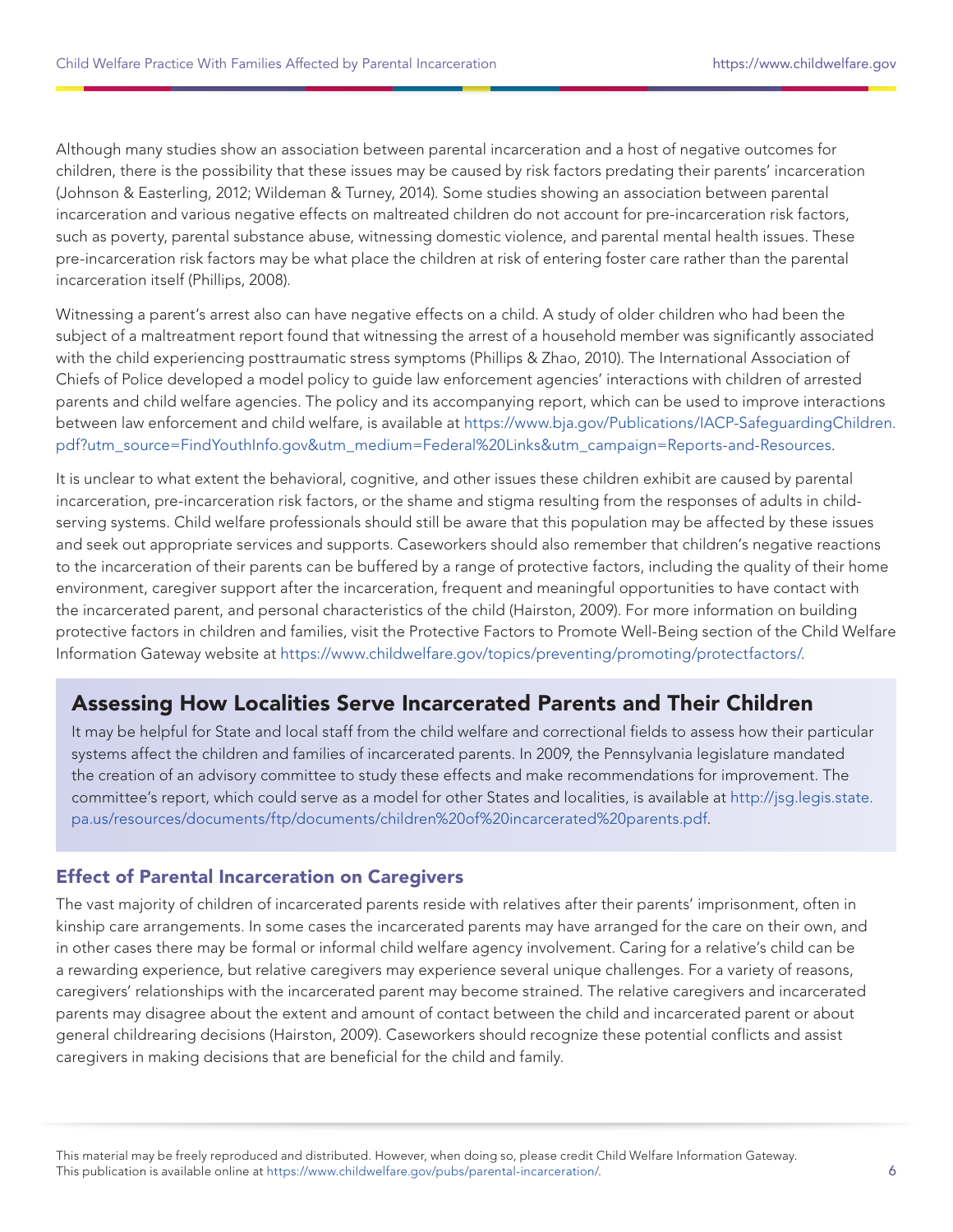Relative caregivers indicate they need a wide variety of supports, including access to medical and dental care for the children in their care, financial and food assistance, and general information and service referrals (Denby, 2012). The foremost unmet need for relative caregivers is emergency funds. They also may face, or perceive that they are facing, social stigma due to their association with an incarcerated person, which may negatively affect the level of social support they receive (Nesmith & Ruhland, 2011). Even when relative caregivers have the opportunity to obtain formal support from child welfare or other agencies, they may choose not to obtain it, perhaps for fear of having the children in their care removed from their homes (Hairston, 2009). Relative caregivers also may have difficulty making childrearing decisions because they do not have important information about the children in their care (e.g., the child's medical or academic history) (Nesmith & Ruhland, 2011).

Child Welfare Information Gateway offers a bulletin designed to help child welfare professionals promote kinship placements by providing information, referral, and support services to kinship caregivers to ensure the safety, permanency, and well-being of children in their care. Examples of successful child welfare programs around the country that provide services to kinship caregivers are included. Working With Kinship Caregivers is available at [https://www.](https://www.childwelfare.gov/pubs/kinship/) [childwelfare.gov/pubs/kinship/.](https://www.childwelfare.gov/pubs/kinship/)

Information Gateway also offers a factsheet for families to help kinship caregivers—including grandparents, aunts and uncles, and other relatives caring for children—work effectively with the child welfare system. Kinship Caregivers and the Child Welfare System is available at [https://www.childwelfare.gov/pubs/f-kinshi/.](https://www.childwelfare.gov/pubs/f-kinshi/)

# Working With families affected by Parental Incarceration

Many aspects of child welfare cases involving incarcerated parents are similar to those in other cases, but caseworkers will need to familiarize themselves with the unique situations and challenges posed by assisting these families. In general, Federal and most State laws do not distinguish between the rights of incarcerated parents and other parents regarding regular visitation and contact with their children, engagement in case planning, and reasonable efforts in support of reunification. Even when reunification appears challenging due to the parent's length of incarceration, child welfare agencies are required to provide reasonable efforts in support of reunification in the absence of a court order directing them otherwise.

Despite the obligation to do so, engaging incarcerated parents may pose challenges for caseworkers due to deficiencies in clear policies, practice supports, and training on working with this population. Child welfare agencies and correctional facilities may not have formal policies about all facets of working together to support families involved with both child welfare and the criminal justice system. When policies have been developed, agencies may not provide training about how to implement these policies. Only half of the 10 States included in a GAO (2011) study had developed statewide guidance or training about managing child welfare cases involving incarcerated parents. Caseworkers also may need to explore any negative beliefs or emotions they have about working with incarcerated individuals or in correctional settings (Hairston, 2009).

Caseworkers should remember that even when their cases do not involve currently incarcerated parents, they should assess whether the parents have been previously incarcerated and regularly reassess whether parents have any criminal justice involvement after the family's initial involvement with child welfare. Caseworkers should be prepared to offer services, referrals, or resources to families who indicate that incarceration is an issue for them.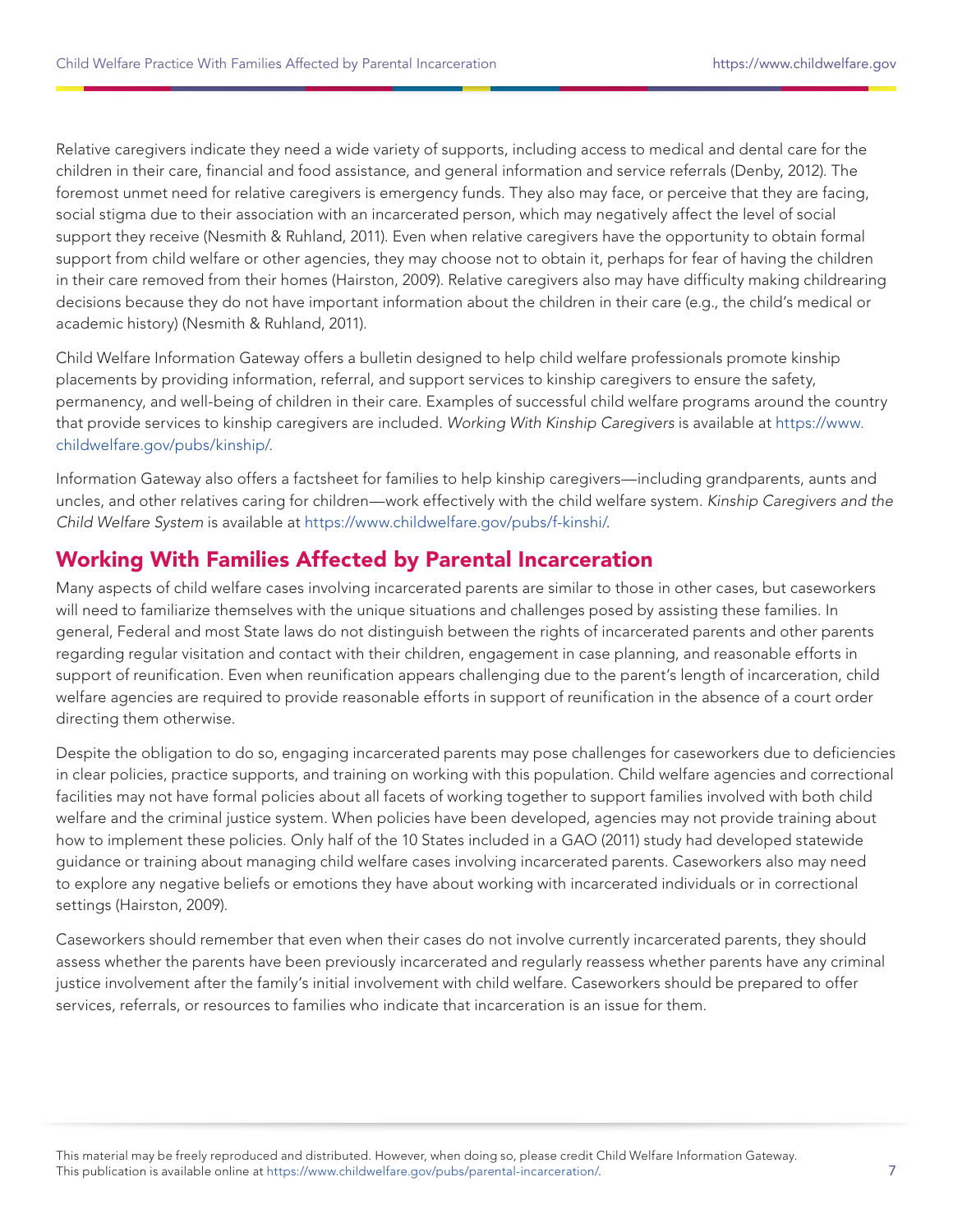# how to locate Incarcerated Parents

Caseworkers may encounter cases where a child's parent is incarcerated, but the facility in which the parent is being held is unknown. To find a parent in a Federal prison, visit the Bureau of Prison's website at [http://www.bop.](http://www.bop.gov/inmateloc/) [gov/inmateloc/](http://www.bop.gov/inmateloc/), where you can search by name or a variety of identification numbers. This will provide the inmate's current location and the expected date of release. To find inmates in State prisons or local jails, caseworkers can visit VINELink [\(www.vinelink.com\)](www.vinelink.com), which is the online version of VINE (Victim Information and Notification Everyday), the National Victim Notification Network. This is a free service through which individuals can obtain the inmates' current location and limited information about their case status (i.e., parole or probation). Individuals can register to receive notifications by phone, text, or email when there are changes in an inmate's status or location. As of June 2015, 41 States (including DC) participate statewide in VINELink, and another 7 States participate through some counties.

If caseworkers still cannot locate an inmate, they may need to conduct searches in a variety of corrections systems or facilities until the correct one is found. Some correctional facilities may have liaisons or other staff who can assist child welfare professionals in navigating the correctional facility, including locating inmates (GAO, 2011).

#### **Case Planning and Reunification**

Caseworkers must make all reasonable efforts to reunite children with their incarcerated parents, as they would for any other family reunification case, unless there is a court ruling releasing them from that obligation (The Annie E. Casey Foundation, 2011). (For more information about reasonable efforts at reunification, refer to the Child Welfare Information Gateway website at [https://www.childwelfare.gov/topics/systemwide/courts/processes/related-perm/#reasonable\\_](https://www.childwelfare.gov/topics/systemwide/courts/processes/related-perm/#reasonable_efforts) [efforts](https://www.childwelfare.gov/topics/systemwide/courts/processes/related-perm/#reasonable_efforts) or Reasonable Efforts to Preserve or Reunify Families and Achieve Permanency for Children at [https://www.](https://www.childwelfare.gov/topics/systemwide/laws-policies/statutes/reunify/?hasBeenRedirected=1) [childwelfare.gov/topics/systemwide/laws-policies/statutes/reunify/?hasBeenRedirected=1.](https://www.childwelfare.gov/topics/systemwide/laws-policies/statutes/reunify/?hasBeenRedirected=1)) Although locating and contacting incarcerated parents can be difficult, caseworkers should continue to attempt to maintain regular communication with them as they would with non-incarcerated parents. Caseworkers should contact their supervisors or administrators if they have questions about State or agency requirements for case planning and reunification when working with incarcerated parents.

Incarcerated parents face multiple interrelated challenges in avoiding having their parental rights terminated and in reunifying their families:

- **Participating in case planning and hearings.** It may be difficult for incarcerated parents to attend and fully participate in case planning meetings, dependency hearings, family group decision-making meetings, or other meetings. Their attendance could help them contribute to the decision-making process for their children's cases and show the courts that they are actively involved in their children's lives. (For more information about involving parents, refer to Engaging Families in Case Planning at<https://www.childwelfare.gov/pubs/engaging-families/>.)
- Having regular contact with their children. Incarcerated parents face multiple barriers to having regular contact, including visits, with their children. Contact is important to helping maintain or strengthen parent-child relationships and to showing the courts that the parents are maintaining meaningful contact with their children, which can help prevent the termination of parental rights. (More information about contact and visitation is presented later in this section.)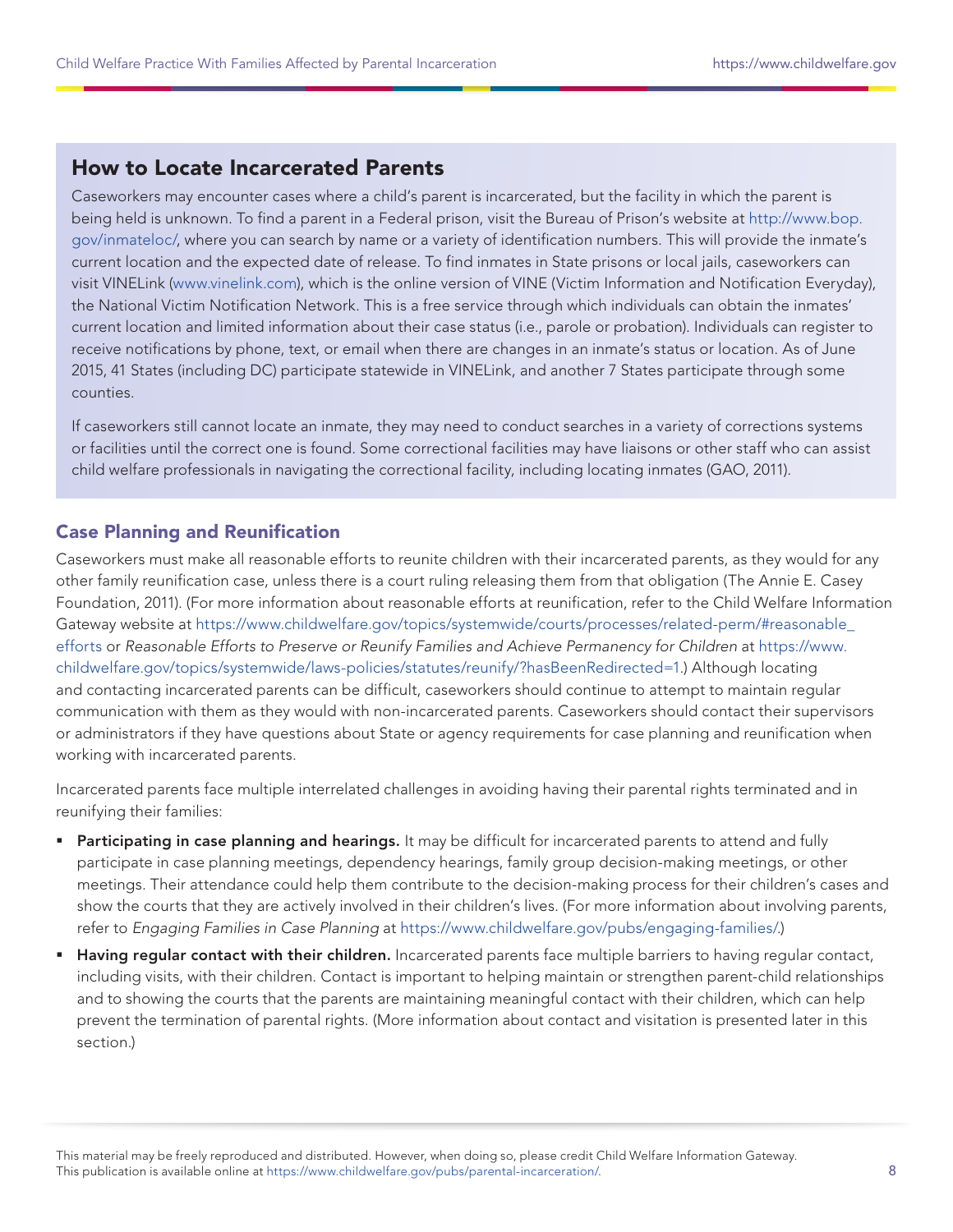- **Accessing services.** Similarly to non-incarcerated parents, incarcerated parents frequently require a variety of services to assist them as they seek to reunify with their children. Incarcerated parents often have mental health issues (57 percent in State prisons and 43 percent in Federal prisons) and substance dependence or abuse issues (67 percent in State prisons and 56 percent in Federal prisons) (Glaze & Maruschak, 2008). Obtaining services while incarcerated, however, may be very difficult. In State prisons, only 31 percent of incarcerated parents with mental health issues received any treatment since entering prison, and only 43 percent of incarcerated parents with substance dependence or abuse issues received any treatment since entering prison (Glaze & Maruschak, 2008). Additionally, only 12 percent of all parents in State prison reported receiving any parenting or childrearing classes, which can greatly assist them after reunification or in meeting the requirements of their case plans.
- Maintaining parental rights. As mentioned earlier in this bulletin, incarcerated parents are frequently affected by the 15 of 22 months provision in ASFA. Although many States have their own laws to make special exemptions for incarcerated parents, incarceration can still affect parents' ability to take the necessary steps to successfully reunify with their children.

There is limited and mixed information about how parental incarceration affects reunification. One study found that incarcerated parents were much less likely to reunify with their children and that reunifications took longer when they did occur (D'Andrade & Valdez, 2012). The results of this study also indicated incarcerated parents' decreased access to and use of services were responsible for these reunification outcomes. Another study noted that children in out-of-home care with incarcerated parents reunify at similar rates overall to those with non-incarcerated parents, but they are less likely to reunify when they are in a kinship care setting, are African-American, are under age 2, have a disability, have been removed previously, are in a family with housing problems, or have a single-parent family structure (Hayward & DePanfilis, 2007).

Caseworkers should seek out ways to further involve incarcerated parents in case activities in order to increase the chances of successful reunification. For example, they should ensure incarcerated parents know about upcoming hearings or meetings and assist in making arrangements for their participation. Some courts are able to include parents via phone or videoconference (GAO, 2011). Caseworkers also can check whether they can hold case planning meetings in correctional facilities or include incarcerated parents by phone or videoconference.

Incarcerated parents face many challenges leading up to and upon their release. They often need to secure jobs, housing, health care, and supportive services (e.g., substance abuse treatment) and also pay off any accrued debts and avoid future justice involvement (Christian, 2009). These steps often may be connected with their child welfare service or reentry plans. Parents may not be aware of the challenges they face upon release, both in terms of general reentry and reunification with their children. As incarcerated parents' near their release dates, caseworkers should discuss with them how they can continue to complete their service plans, including requirements for reunification (The Annie E. Casey Foundation, 2011). Caseworkers also can determine how the child welfare agency can support parents' reentry plans (Federal Interagency Working Group for Children of Incarcerated Parents, 2013). Children also may experience stress during their parents' release (Christian, 2009). Their relationships with their parents may have changed, or they may have developed strong bonds with their current caregivers. The current caregivers also may be reluctant to allow the child to reestablish a relationship with the released parent, which may cause additional conflict. Caseworkers should address these issues with the parents and caregivers, as well as with older children and youth when appropriate.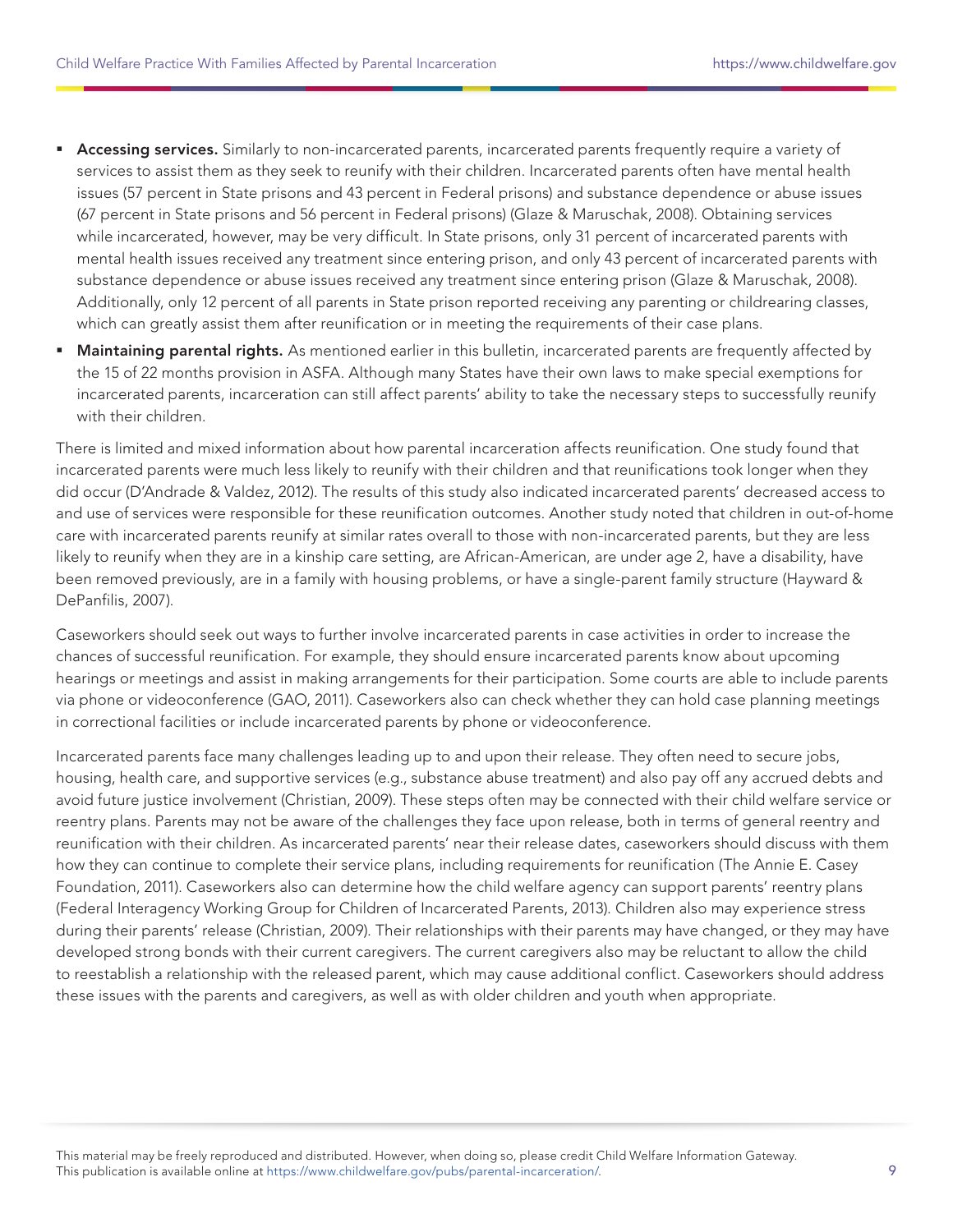Many States and communities have reentry councils or other services available to individuals released from correctional facilities. The Council of State Governments Justice Center maintains a directory of reentry services at <https://csgjusticecenter.org/reentry/reentry-services-directory/>. Additionally, the Second Chance Act (P.L. 110-199), which was signed in 2008, provides for Federal grants to government and nonprofit agencies to support individuals released from jails, prisons, and juvenile facilities. Grants may be authorized for a wide range of services, including family-based treatment programs for parents, substance abuse treatment, employment assistance, mentoring, and others. For more information about the Second Chance Act, visit [https://www.bja.gov/ProgramDetails.](https://www.bja.gov/ProgramDetails.aspx?Program_ID=90#horizontalTab1) [aspx?Program\\_ID=90#horizontalTab1](https://www.bja.gov/ProgramDetails.aspx?Program_ID=90#horizontalTab1).

#### Visitation and other Contact

Maintaining connections between children and their parents, when safe, is a critical component of good casework practice. Caseworkers play a key role in facilitating visits or other contact, such as phone calls or letters, between incarcerated parents and their children. These contacts provide children with opportunities to maintain positive relationships with their parents, alleviate fears about their parents' well-being, and help them deal with the reality of their parents' situations (Corinne Wolfe Children's Law Center et al., 2011). Studies of children in the general foster care population have found a number of benefits for children when they have regular, frequent contact with their parents, including lower rates of depression and fewer externalizing behaviors (McWey, Acock, & Porter, 2010). A study of parent-child contact amongst children in the general foster care population found that incarcerated parents maintain their rights to visitation until their parental rights are terminated or the courts suspend the visits, such as when the visits are not in the best interests of the children (e.g., the parent physically or sexually abused the child, the parent was a perpetrator of domestic violence) (The Annie E. Casey Foundation, 2011). In cases where children do not want to visit their parents, caseworkers should address the negative feelings about the visits and try to alleviate any fears or concerns. Children may not want to visit or have contact with their parents for a variety of reasons, including strained relationships, discomfort in the corrections environment, shame, stress, or even boredom (Adalist-Estrin, 2014). Children also may not want to visit or have other contact with incarcerated parents who maltreated them, and caseworkers should recognize these circumstances and be sensitive to the children's desires. Caseworkers also should provide children with opportunities to confer with their guardians ad litem or other representatives to ensure their wishes are properly considered by the court.

In a study of parents in State prisons, almost 80 percent had some form of contact with their children, with 70 percent exchanging letters, 53 percent speaking by telephone, and 42 percent meeting in person (Glaze & Maruschak, 2008). Incarcerated mothers are more likely than incarcerated fathers to have any contact, but they both have about equal rates of visitation. Nearly 40 percent of incarcerated parents reported having weekly contact or more, and 39 percent reported having monthly contact or less. Contact is more likely for parents who lived with their children prior to incarceration.

Setting up visits. There are many rules and procedures associated with setting up and conducting visits in correctional facilities, and each facility may have its own requirements. (For rules regarding visits to Federal prisons, visit [www.](www.bop.gov/inmate_programs/visiting.jsp) [bop.gov/inmate\\_programs/visiting.jsp](www.bop.gov/inmate_programs/visiting.jsp).) Child welfare professionals should familiarize themselves with the rules and procedures of the facilities relevant to their caseloads. The following are questions to consider when scheduling and preparing for a visit:

- Who must initiate the process? How?
- How far in advance does the visit need to be scheduled?
- **What is the visiting schedule?**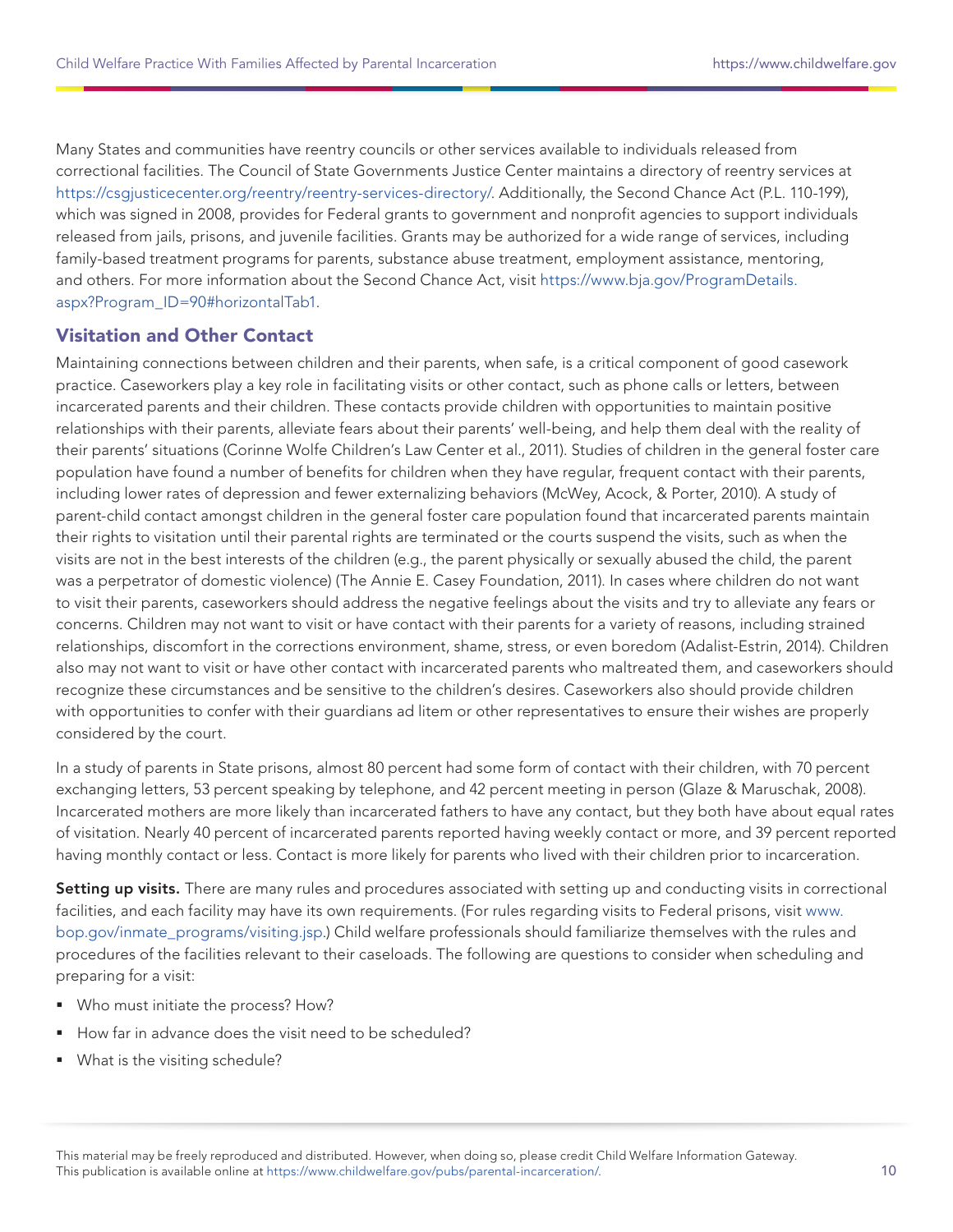- What types of documentation or identification are required?
- What are the facility's security procedures for the day of the visit?
- If Is there a dress code for the child or chaperone?
- Are there any prohibited items (e.g., food, gifts)?
- Are there any age minimums for visiting children?
- Are there any facility or community programs that can assist with the visit (e.g., travel or financial assistance)?
- Is contact visitation allowed (i.e., can the parent and child have physical contact)?

For additional questions that caseworkers should consider when working with families affected by incarceration, refer to the Knowledge Checklist section of this bulletin. The checklist highlights a variety of topics, including caseworker biases, understanding of State and local policies, and community resources.

Preparing for visits. Caseworkers should ensure that the visits are comfortable for children. This includes bringing food, if allowed, or change for vending machines as well as other items to occupy the children while they wait. A GAO (2011) study of correctional agencies in 10 States found that many agencies had strategies to enhance children's visits, with some strategies intended specifically for children in foster care. Strategies include being able to schedule visits on weekdays in addition to the usual weekends, extended visits (e.g., full day), child-friendly visiting areas, special entry and other procedures, and staff trained to handle the particular issues of this population.

Many correctional facilities are far away from children and their caregivers. Since there are fewer prisons for women, this is especially true when mothers are incarcerated (Mignon & Ransford, 2012). Long distances can make visits difficult due to the extra time and expense (e.g., transportation, hotels) they may require. Caseworkers should ensure they have factored these issues into their visit planning and check whether their agencies have methods to support long-distance visits, such as staff to drive or accompany children on visits (GAO, 2011). Caseworkers also should determine if an overnight stay will be required and make arrangements for where the child and chaperone will stay.

Prior to the visit, caseworkers should talk with the child, the incarcerated parent, and the child's current caregiver(s) about their expectations and preparations for the visit (The Annie E. Casey Foundation, 2011; Oregon Department of Human Services, 2007). Children and caregivers should understand the variety of emotions and reactions the children may have before, during, or after the visit. Caseworkers should talk with children about possible changes to their parents' appearance (e.g., clothing, handcuffs, being behind a partition) or behavior (Oregon Department of Human Services, 2007). Children should also know about the potential for long waits, crowded waiting rooms, and security procedures to which they may be subjected. Additionally, caseworkers should have discussions with the incarcerated parents about expectations for the visits, how to make them productive, and their children's possible reactions. Since rules or schedules can change without notice at correctional facilities, caseworkers should contact the facilities the day before any visit to confirm the specifics.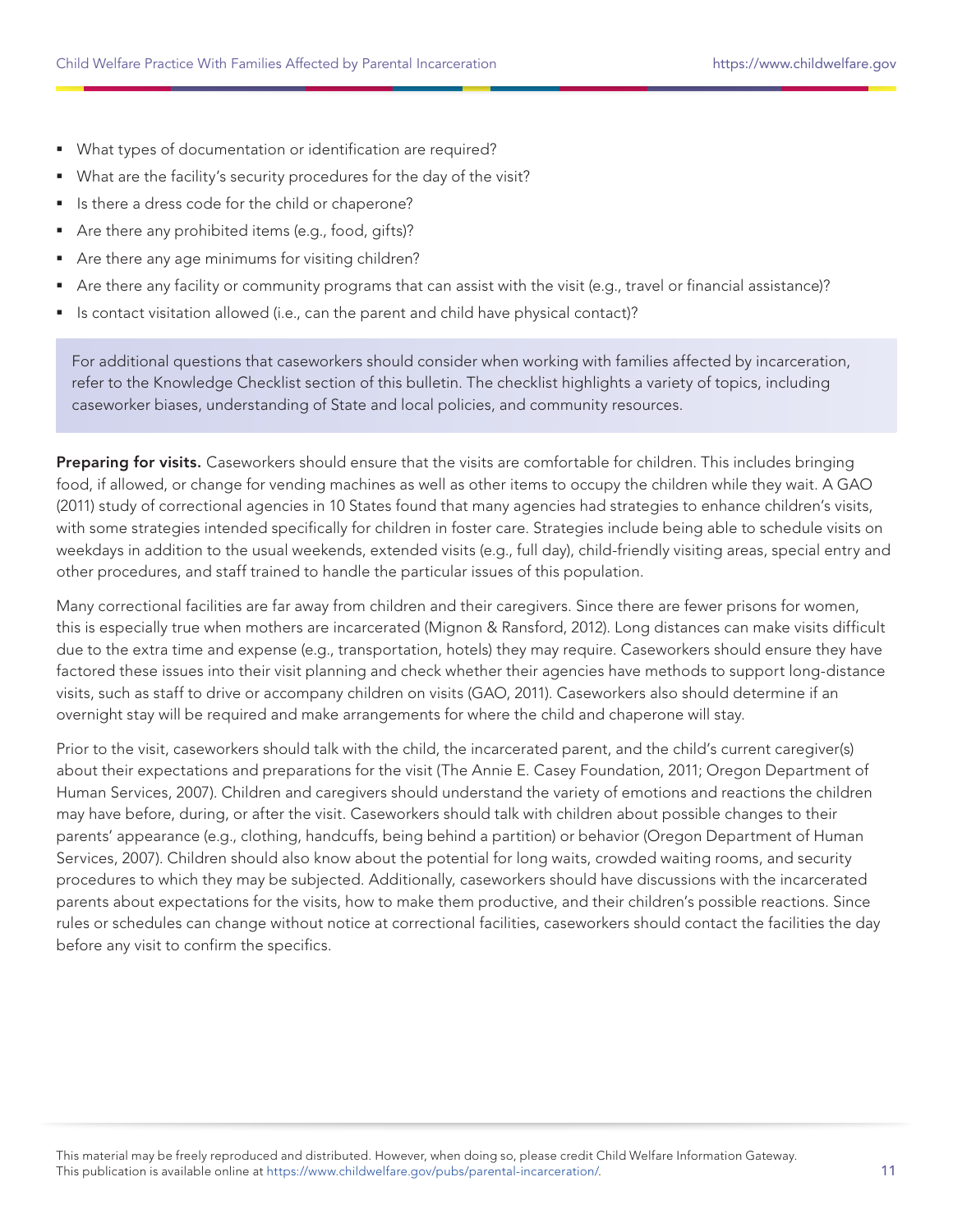# **What Should I Say?**

The National Resource Center on Children and Families of the Incarcerated has developed a suite of publications for incarcerated parents, caregivers, and service providers about visits, other contact, and additional issues that affect this population. Two publications in particular, Visiting Mom or Dad: The Child's Perspective and Communication Tips for the Incarcerated and Their Families, provide information that caseworkers can use with caregivers and incarcerated parents to help them—and the child—prepare for successful visits and other contact. They address the discomfort that some children and parents may encounter (e.g., what to say) and provide concrete tips. These and other publications are available at [https://nrccfi.camden.rutgers.edu/resources/library/children-of-prisoners-library/.](https://nrccfi.camden.rutgers.edu/resources/library/children-of-prisoners-library/)

Supporting visits. Some correctional facilities, child welfare agencies, and communities have special programs to support or enhance visits between incarcerated parents and their children. The Girl Scouts Beyond Bars (GSBB) program, which was developed in partnership with the DOJ National Institute of Justice, supports girls across the country ages 5 to 17 and their incarcerated mothers. GSBB typically includes twice monthly mother/daughter troop meetings in the correctional facility, other activities for the daughters outside the facility, and monthly meetings for the incarcerated mothers to plan events and discuss parenting issues. For more information, visit [http://www.girlscouts.org/](http://www.girlscouts.org/who_we_are/our_partners/initiatives/gsbb.asp) who we are/our partners/initiatives/gsbb.asp.

If visits are not possible, or to supplement the visits that do occur, caseworkers can help children and parents connect through other media. Phone calls are a good option, especially when overcoming distance issues, but correctional facilities often require inmates to make collect calls or have an account into which funds must be deposited, both of which can be expensive. Caseworkers should inquire whether their agencies can provide calling cards or have other programs to fund calls between parents and children.

Some correctional facilities may have videoconferencing capabilities to allow for virtual visits. Although in-person visits are usually preferred, video visitation can help families overcome some of the barriers to in-person visits, such as travel costs, potentially stressful facility environments, no-child visitation policies, and limited in-person visiting hours (U.S. Department of Justice, National Institute of Corrections, 2014). They also can be a valuable supplement to in-person contact. Some correctional facilities, however, may charge inmates a fee to use videoconferencing services, with the fee generally going to the facility or a community organization that hosts the remote visitation sites. Caseworkers can work with incarcerated parents to find ways to fund these visits. Parents and children also can send letters, but they should be aware that both incoming and outgoing letters can be reviewed by correctional facility staff. When sending letters, caregivers or children could include photographs, report cards, drawings, tape recordings, or other items, but caseworkers should check with the correctional facility to ensure any additional items are allowed. There may be separate rules regarding the confidentiality of communications between inmates and professionals with which they are working (e.g., caseworkers, attorneys).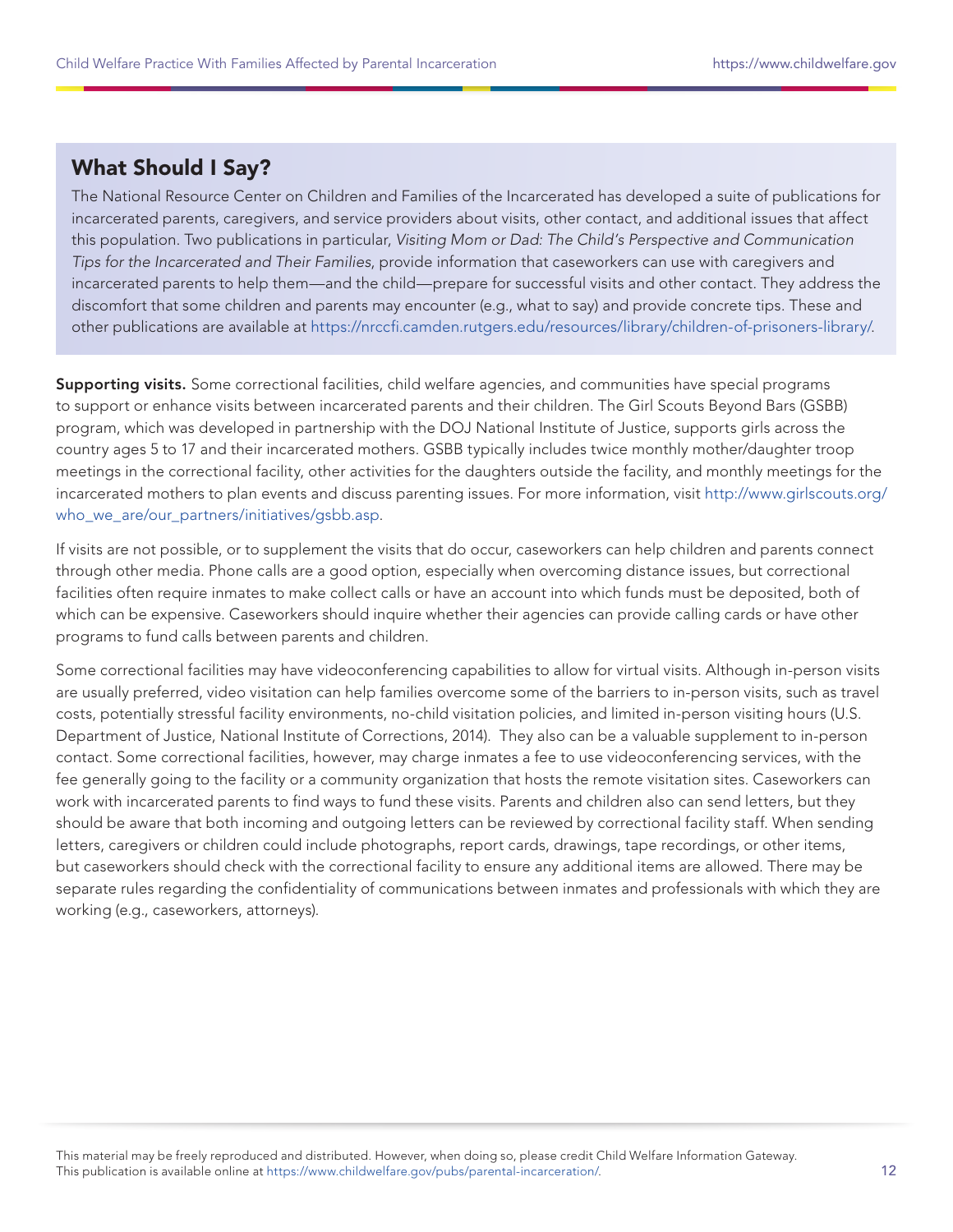# Programs for Incarcerated Parents and Their Children

Numerous national, State, and local programs are available to support incarcerated parents and their children. These programs may be provided in the correctional facility to the incarcerated parent, to the family in the community, or both. Child welfare and correctional facility staff can work together to ensure their agencies and the community have the proper resources to support these families. The National Resource Center on Children and Families of the Incarcerated maintains a directory of national and local programs at [http://nrccfi.camden.rutgers.](http://nrccfi.camden.rutgers.edu/resources/directory/) [edu/resources/directory/.](http://nrccfi.camden.rutgers.edu/resources/directory/) Caseworkers and caregivers also can search for mentoring, afterschool, and other programs, as well as camps, in their communities.

The following provide additional information about programs for families affected by incarceration:

- The Office of the Assistant Secretary for Planning and Evaluation of the U.S. Department of Health and Human Services (HHS) released a report describing projects designed to provide parenting support to incarcerated fathers. The report is available at <http://aspe.hhs.gov/hsp/08/mfs-ip/Innovative/rb.pdf>.
- The Parenting Inside Out program ([http://www.parentinginsideout.org/\)](http://www.parentinginsideout.org/) assists mothers and fathers who are parenting from prison. The program is listed in the National Registry of Evidence-based Programs and Practices of the HHS, Substance Abuse and Mental Health Services Administration at [http://www.nrepp.samhsa.gov/](http://www.nrepp.samhsa.gov/ViewIntervention.aspx?id=345) [ViewIntervention.aspx?id=345](http://www.nrepp.samhsa.gov/ViewIntervention.aspx?id=345).
- The U.S. Dream Academy [\(http://www.usdreamacademy.org/\)](http://www.usdreamacademy.org/) provides afterschool and mentoring programs for at-risk youth, especially those with incarcerated parents, in eight communities across the United States.
- ntanachi (<http://www.amachimentoring.org/>) provides training and technical assistance to local mentoring programs thr oughout the United States.
- The Office of Juvenile Justice and Delinquency Prevention within DOJ released a synthesis of research, as well as findings from a 2013 listening session it held jointly with the White House, about mentoring programs for children with incarcerated parents. The synthesis is available at <http://www.ojjdp.gov/about/MentoringCOIP2013.pdf>.

#### Working With Caregivers

Caseworkers should ensure that relatives and other caregivers have the information and support they need to provide safe, loving homes for children in their care. Much of the information and support they require will be the same as with other resource parents, such as establishing boundaries with birth parents, assisting with reunification efforts, and learning about children's possible reactions to separation from their parents, but they may need guidance about incarceration-specific issues, such as visits or other contact in a correctional setting (Hairston, 2009). In cases where reunification with the incarcerated parent is not likely, child welfare professionals can look to relative caregivers to become permanent families through adoption or guardianship. Relative caregivers are more likely to adopt the children of incarcerated parents in their care when they believe their needs and the needs of the children in their care are being met and when they feel ready to raise a child (Denby, 2012). Relative caregivers who are experiencing more stress and strain are more likely to seek a guardianship arrangement rather than adoption.

In cases where a parent has been incarcerated and the child is in need of a permanent or temporary home, caseworkers should seek out relatives to be potential resource families or to otherwise help support the child and family during a difficult time. For more information about finding and working with relative caregivers, visit Child Welfare Information Gateway at <https://www.childwelfare.gov/topics/outofhome/kinship/locating/> or refer to Placement of Children With Relatives at [https://www.childwelfare.gov/topics/systemwide/laws-policies/statutes/placement/.](https://www.childwelfare.gov/topics/systemwide/laws-policies/statutes/placement/)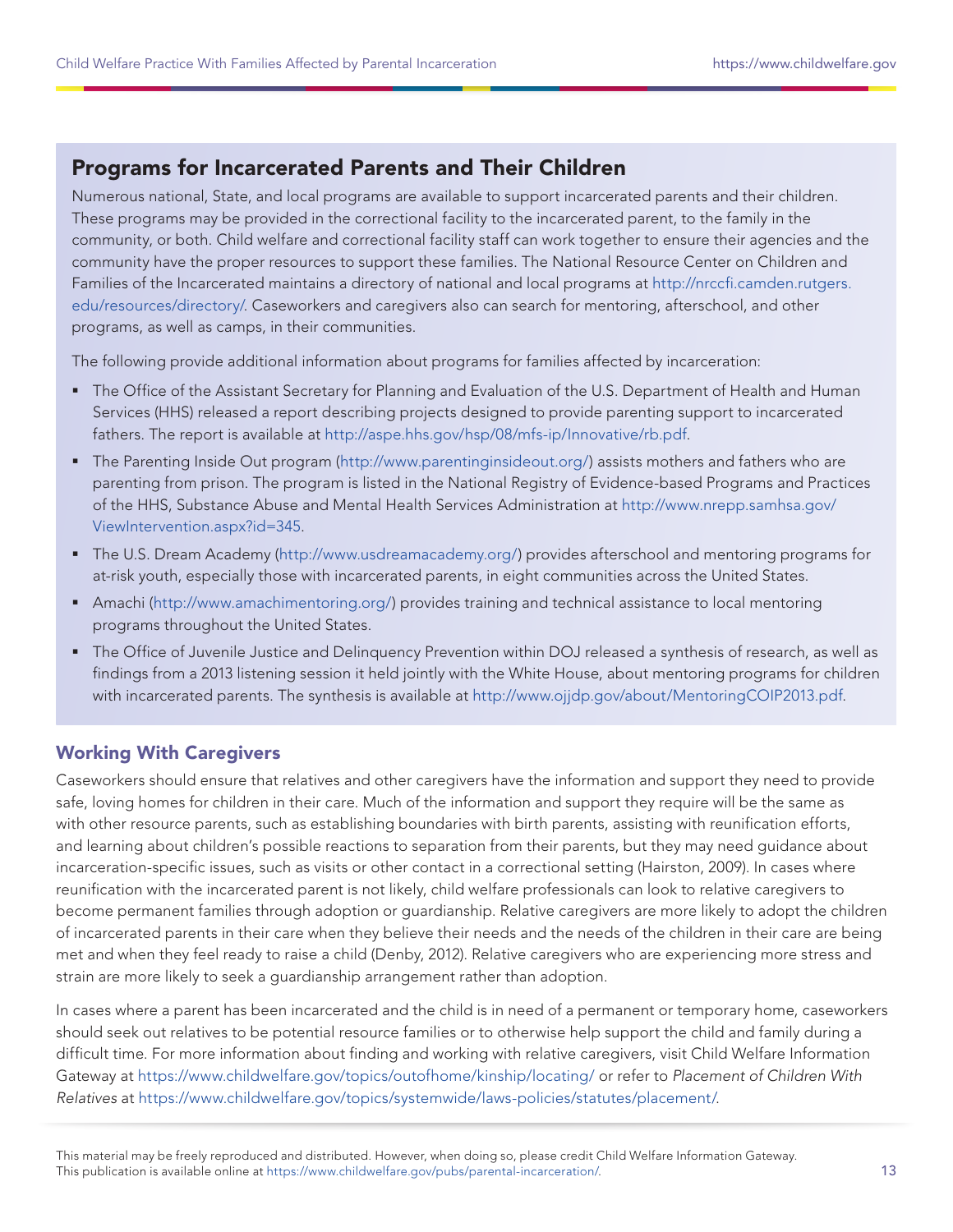# When Parents Are Detained or Deported For Immigration Issues

Although there are no official nationwide statistics, it is likely more than 5,000 children are in foster care because their parents have been detained or deported for immigration issues (Wessler, 2011). Families with detained or deported parents often experience many of the same challenges as families with incarcerated parents (e.g., participation in case plans and court hearings, visits), but child welfare professionals generally are not as familiar with the immigration system as they are with the criminal justice system.

Individuals detained by Immigration and Customs Enforcement (ICE) of the U.S. Department of Homeland Security may be placed in distant detention centers, and communication with them may be very difficult. To locate a detained parent, use the ICE Online Detainee Locator System at <https://locator.ice.gov/odls/homePage.do>. Detained individuals can only make outgoing calls if they have enough money in their accounts to purchase a phone card, and they cannot receive incoming calls (The Annie. E. Casey Foundation, 2011). They can send and receive mail, but they must purchase stamps through their own accounts. Parents who are detained have the right to visits with their children if visits are included in their case plans (The Annie E. Casey Foundation, 2011). Caseworkers should contact parents' detention centers to learn about the procedures for scheduling and conducting visits.

In 2013, ICE issued the Parental Interests Directive to ensure the parental rights of detainees are not unnecessarily disrupted. The directive includes provisions to designate a contact person at each field office for parental-interest matters, take distance into account when placing a parent in a detention center, facilitate court participation and visits, and allow parents to coordinate the care of their children if the parent is being deported. For more information about the directive, visit the ICE website at<http://www.ice.gov/parental-interest>. Caseworkers should familiarize themselves with the directive if they work with detained parents in order to gain a better understanding of those parents' rights within the immigration system.

When parents are detained, child welfare agencies must ensure their children are cared for. Some child welfare agencies may be reluctant or refuse to place children with noncustodial parents or other relatives if their immigration statuses are in question, which may cause the children to be placed in nonrelative foster care rather than the generally preferred kinship care (Wessler, 2011). A detained parent may be able to appoint a temporary guardian for his or her child rather than having the child enter foster care (The Annie E. Casey Foundation, 2011).

If the parent has already been deported, child welfare professionals may be able to work with the applicable foreign consulate to locate the parent, provide case plan services, and help reunify the family, but few child welfare agencies contact consulates in these cases (Wessler, 2011). Most child welfare agencies do not have formal policies regarding reunification when parents have been deported (Park, 2014). Child welfare professionals should work with their agencies to ensure there is clear, written guidance about how to proceed in these cases.

For more information about how immigration issues affect child welfare cases, refer to The Perilous Intersection of Immigration Enforcement and the Child Welfare System at [https://www.raceforward.org/research/reports/shattered](https://www.raceforward.org/research/reports/shattered-families)[families](https://www.raceforward.org/research/reports/shattered-families) and the Child Welfare and Immigration web section at [http://www.americanbar.org/groups/child\\_law/what\\_](http://www.americanbar.org/groups/child_law/what_we_do/projects/immigration.html) [we\\_do/projects/immigration.html.](http://www.americanbar.org/groups/child_law/what_we_do/projects/immigration.html)

Child Welfare Information Gateway offers an issue brief on the intersection of child welfare and immigration. Immigration and Child Welfare is available at [https://www.childwelfare.gov/pubs/issue-briefs/immigration/.](https://www.childwelfare.gov/pubs/issue-briefs/immigration/)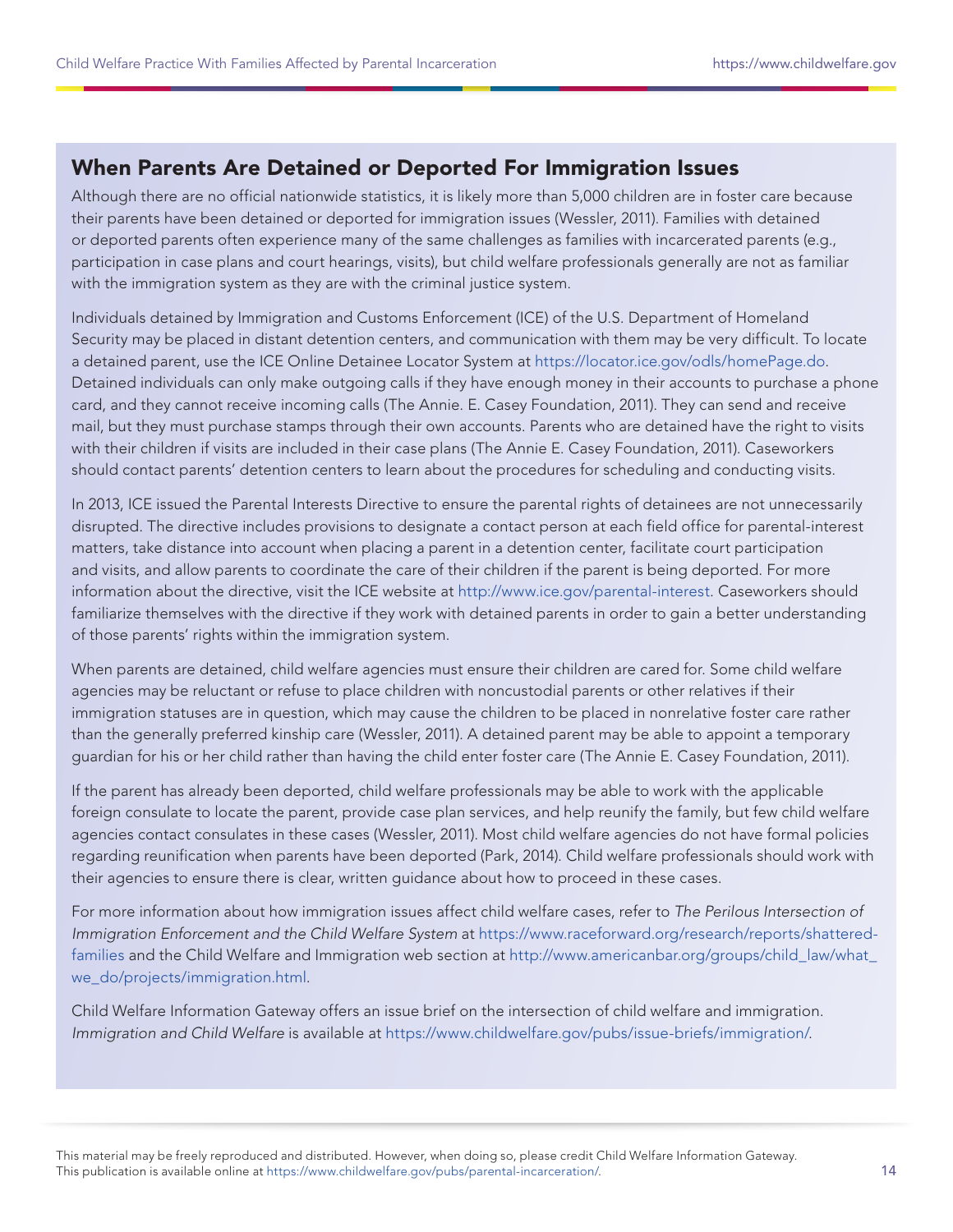# **Additional Resources**

- General
	- **○** DOJ, National Institute of Corrections Children of Incarcerated Parents [website] <http://nicic.gov/coip>
	- **○** Echoes of Incarceration [a documentary initiative produced by youth with incarcerated parents] <http://echoesofincarceration.org/>
	- **○** FindYouthInfo.gov Children of Incarcerated Parents [website] <http://www.findyouthinfo.gov/youth-topics/children-of-incarcerated-parents>
	- **○** National Resource Center on Children and Families of the Incarcerated [website] <https://nrccfi.camden.rutgers.edu/>
- For child welfare and other professionals
	- **○** Child Welfare Information Gateway Children in Out-of-Home Care With Incarcerated Parents [website] <https://www.childwelfare.gov/topics/outofhome/casework/children/incarcerated/>
	- **○** Child Welfare Information Gateway Supporting Children and Families of Prisoners [website] <https://www.childwelfare.gov/topics/supporting/support-services/prisoners/>
	- **○** Pennsylvania Child Welfare Resource Center Online Curriculum: Engaging Incarcerated Parents [website] <http://www.pacwrc.pitt.edu/curriculum/305%20Engaging%20Incarcerated%20Parents.htm>
	- **○** Pennsylvania Office of Children and Families in the Courts "Dependent Children of Incarcerated Parents: An Educational Video for Judges and Legal Professionals" [video] [http://www.ocfcpacourts.us/childrens-roundtable-initiative/state-roundtable-workgroups/](http://www.ocfcpacourts.us/childrens-roundtable-initiative/state-roundtable-workgroups/dependent-children-of-incarcerated-parents/an-educational-video-for-judges-and-legal-professionals) [dependent-children-of-incarcerated-parents/an-educational-video-for-judges-and-legal-professionals](http://www.ocfcpacourts.us/childrens-roundtable-initiative/state-roundtable-workgroups/dependent-children-of-incarcerated-parents/an-educational-video-for-judges-and-legal-professionals)
	- **○** Urban Institute Promising and Innovative Practices for Children of Incarcerated Parents: Arrest Through Pre-Adjudication [website, publications, and webinars] [http://www.urban.org/events/promising-and-innovative-practices-children-incarcerated-parents-arrest-through](http://www.urban.org/events/promising-and-innovative-practices-children-incarcerated-parents-arrest-through-pre-adjudication)[pre-adjudication](http://www.urban.org/events/promising-and-innovative-practices-children-incarcerated-parents-arrest-through-pre-adjudication)
- **For parents and caregivers** 
	- **○** KARE Family Center & Pima Prevention Partnership Arizona Family Members Behind Bars: Difficult Questions Children Ask… And Answers That Might Help [http://extension.arizona.edu/sites/extension.arizona.edu/files/resources/azfamilymembersbehindbars%20\(1\).pdf](http://extension.arizona.edu/sites/extension.arizona.edu/files/resources/azfamilymembersbehindbars%20(1).pdf)
	- **○** The Osbourne Association Stronger Together [handbooks] <http://www.osborneny.org/programSubPage.cfm?subPageID=52>
	- **○** Parenting from Prison Guide Committee Parenting From Prison: A Resource Guide for Parents Incarcerated in Colorado <http://www.ccjrc.org/pdf/ParentingFromPrison.pdf>
- **For children and youth** 
	- **○** Family to Family California Resources Produced for Youth, Parents, Caregivers and Child Welfare Agencies [website]

<http://www.f2f.ca.gov/res-YouthParents.htm>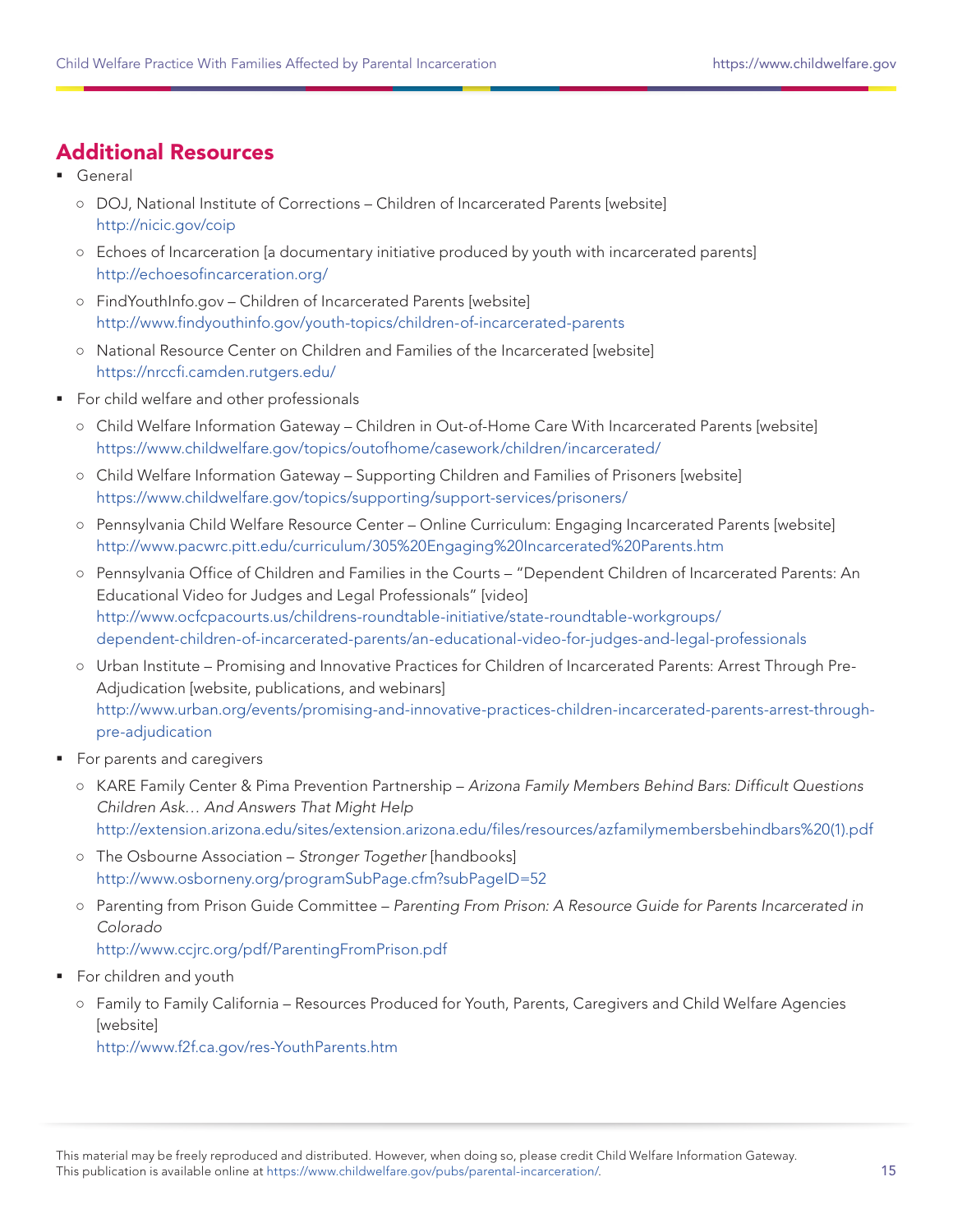- **○** National Resource Center on Children and Families of the Incarcerated Books for Parents, Caregivers and Professionals to Read With Children of the Incarcerated [website] <http://nrccfi.camden.rutgers.edu/resources/books-films/#ChildrenBooks>
- **○** Project What! Resource Guide for Teens With a Parent in Prison or Jail <http://communityworkswest.org/wp-content/uploads/2010/04/projectwhat2008.pdf>.
- **○** San Francisco Children of Incarcerated Parents A Bill of Rights [website] <http://www.sfcipp.org/index.html>
- **○** Sesame Street "Little Children, Big Challenges: Incarceration" [toolkit] [http://www.sesamestreet.org/parents/topicsandactivities/toolkits/incarceration.](http://www.sesamestreet.org/parents/topicsandactivities/toolkits/incarceration)

# Knowledge Checklist

Child welfare professionals should explore the following to help prepare them to work with incarcerated parents and their families:

- □ Do you have any opinions, biases, or discomfort about working with families affected by incarceration or possibly visiting a correctional facility?
- □ Does your agency have any specific protocols for working with incarcerated parents and their families?
- □ Do you know your State's laws governing how incarceration affects the termination of parental rights or other aspects of casework with incarcerated parents?
- □ Do you have contact information for the State and local correctional facilities near your community?
- □ What are the procedures for scheduling visits or having other contact with incarcerated parents at correctional facilities in the area? Are there special procedures or considerations for child visits?
- □ Are you aware of the services in your agency, in the community, or in the nearby correctional facilities to support inmates in being involved parents? Fulfilling their case plans? Reentering the community?
- □ Does your agency allow case planning meetings to occur in a correctional facility or be conducted by phone or videoconference?
- □ Do the courts in your jurisdiction allow incarcerated parents to participate in hearings by phone or videoconference? If so, what is the process for setting that up?
- □ Do the police departments in your area have protocols, including agreements with the child welfare agency, regarding arrests when children are present or when a parent is arrested?
- □ What trainings are available within your agency or State about working with incarcerated parents and their families?
- □ Do the correctional facilities in your area have liaisons for working with child welfare professionals?
- □ What services or supports are available in your agency or community for relatives caring for children with incarcerated parents? For foster parents?

Child welfare professionals can also explore similar questions regarding possible work with parents detained for immigration issues.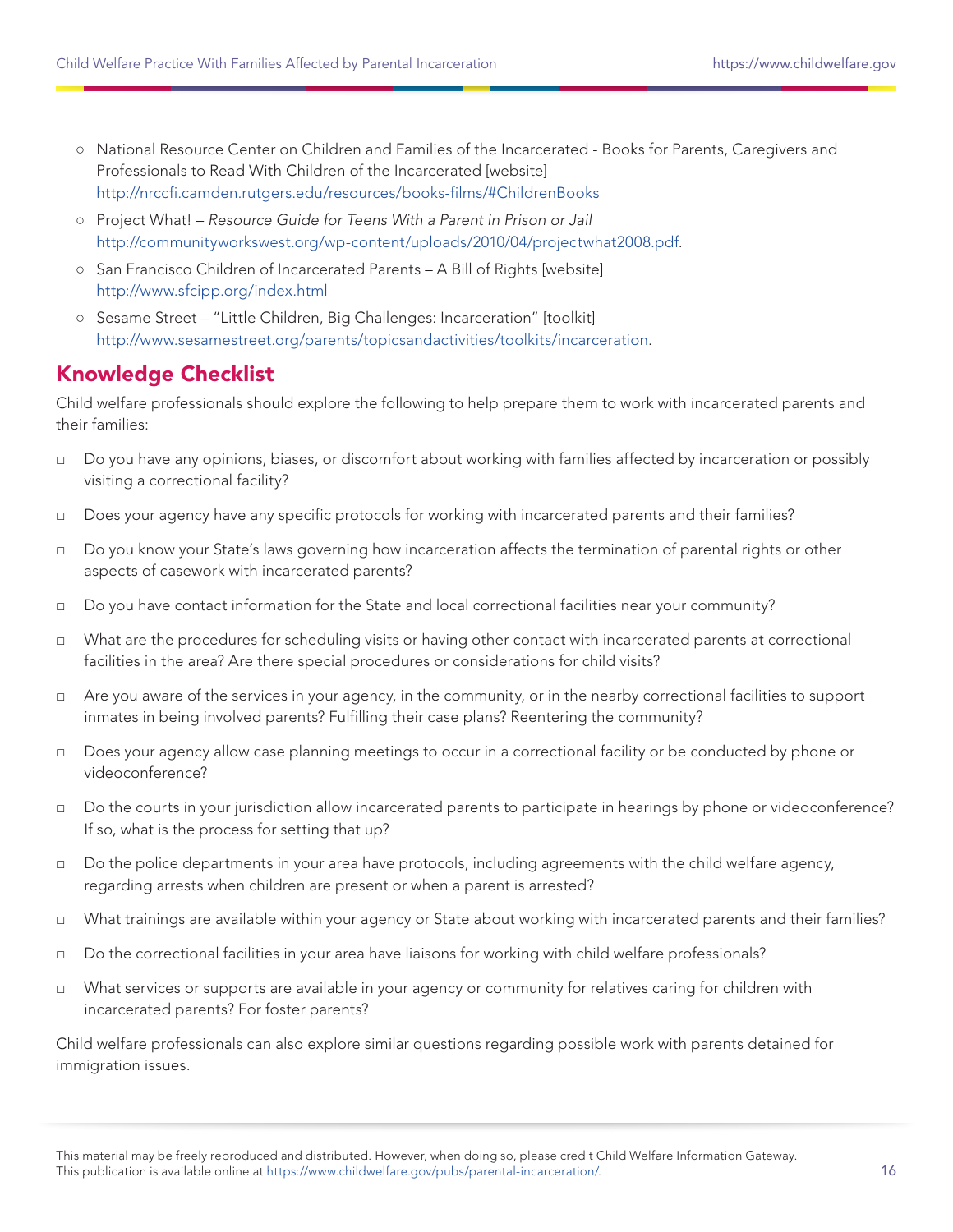# Conclusion

Families with incarcerated parents are an especially vulnerable population, often facing a number of issues (e.g., substance abuse, mental health problems) in addition to the incarceration. To remain fully involved in their children's lives and the case-planning process, parents must navigate the relationships with the caregivers and the child welfare system. Although incarceration is a barrier to parental involvement and reunification, it is not insurmountable. Child welfare professionals can support and strengthen these families by familiarizing themselves about the unique issues parents, children, and caregivers may face and how to work within the correctional system.

# **References**

- Adalist-Estrin, A. (2014). Communication tips for the incarcerated and their families (CIPL 107). Retrieved from [http://](http://nrccfi.camden.rutgers.edu/files/cipl107-communicationtips.pdf) [nrccfi.camden.rutgers.edu/files/cipl107-communicationtips.pdf](http://nrccfi.camden.rutgers.edu/files/cipl107-communicationtips.pdf)
- The Annie E. Casey Foundation. (2011). When a parent is incarcerated: A primer for social workers. Retrieved from [http://](http://www.aecf.org/resources/when-a-parent-is-incarcerated/) [www.aecf.org/resources/when-a-parent-is-incarcerated/](http://www.aecf.org/resources/when-a-parent-is-incarcerated/)
- Arditti, J. A. (2012). Child trauma within the context of parental incarceration: A family process perspective. Journal of Family Theory and Review, 4, 181–219.
- Carson, E. A. (2014). Prisoners in 2013. Retrieved from <http://www.bjs.gov/content/pub/pdf/p13.pdf>
- Child Welfare Information Gateway. (2013). Grounds for involuntary termination of parental rights. Retrieved from [https://](https://www.childwelfare.gov/pubPDFs/groundtermin.pdf) [www.childwelfare.gov/pubPDFs/groundtermin.pdf](https://www.childwelfare.gov/pubPDFs/groundtermin.pdf)
- Christian, S. (2009). Children of incarcerated parents. Retrieved from [http://www.ncsl.org/documents/cyf/](http://www.ncsl.org/documents/cyf/childrenofincarceratedparents.pdf) [childrenofincarceratedparents.pdf](http://www.ncsl.org/documents/cyf/childrenofincarceratedparents.pdf)
- Conway, J. M., & Jones, E. T. (2015). Seven out of ten? Not even close: A review of the research on the likelihood of children with incarcerated parents becoming justice involved. Retrieved from [http://www.ctcip.org/app/](http://www.ctcip.org/app/download/8947957/CIP_Seven_Out_of_Ten_Not_Even_Close.pdf) [download/8947957/CIP\\_Seven\\_Out\\_of\\_Ten\\_Not\\_Even\\_Close.pdf](http://www.ctcip.org/app/download/8947957/CIP_Seven_Out_of_Ten_Not_Even_Close.pdf)
- Corinne Wolfe Children's Law Center, Advocacy Inc., New Mexico Children, Youth & Families Department, New Mexico CASA Network, New Mexico Citizens Review Board, & New Mexico Children's Court Improvement Commission. (2011). Connecting children with incarcerated parents. Retrieved from [http://childlaw.unm.edu/docs/BEST-PRACTICES/](http://childlaw.unm.edu/docs/BEST-PRACTICES/Connecting%20Children%20with%20Incarcerated%20Parents%20(2011).pdf) [Connecting%20Children%20with%20Incarcerated%20Parents%20\(2011\).pdf](http://childlaw.unm.edu/docs/BEST-PRACTICES/Connecting%20Children%20with%20Incarcerated%20Parents%20(2011).pdf)
- Craigie, T. L. (2011). The effect of paternal incarceration on early child behavioral problems: A racial comparison. Journal of Ethnicity in Criminal Justice, 9, 179–199. doi: 10.1080/15377938.2011.594349
- Dallaire, D. H., Ciccone, A., & Wilson, L. C. (2010). Teachers' experiences with and expectations of children with incarcerated parents. Journal of Applied Developmental Psychology, 31, 281–290.
- D'Andrade, A. C., & Valdez, M. (2012). Reunifying from behind bars: A quantitative study of the relationship between parental incarceration, service use, and foster care reunification. Social Work in Public Health, 27, 616–636. doi: 10.1080/19371918.2012.713294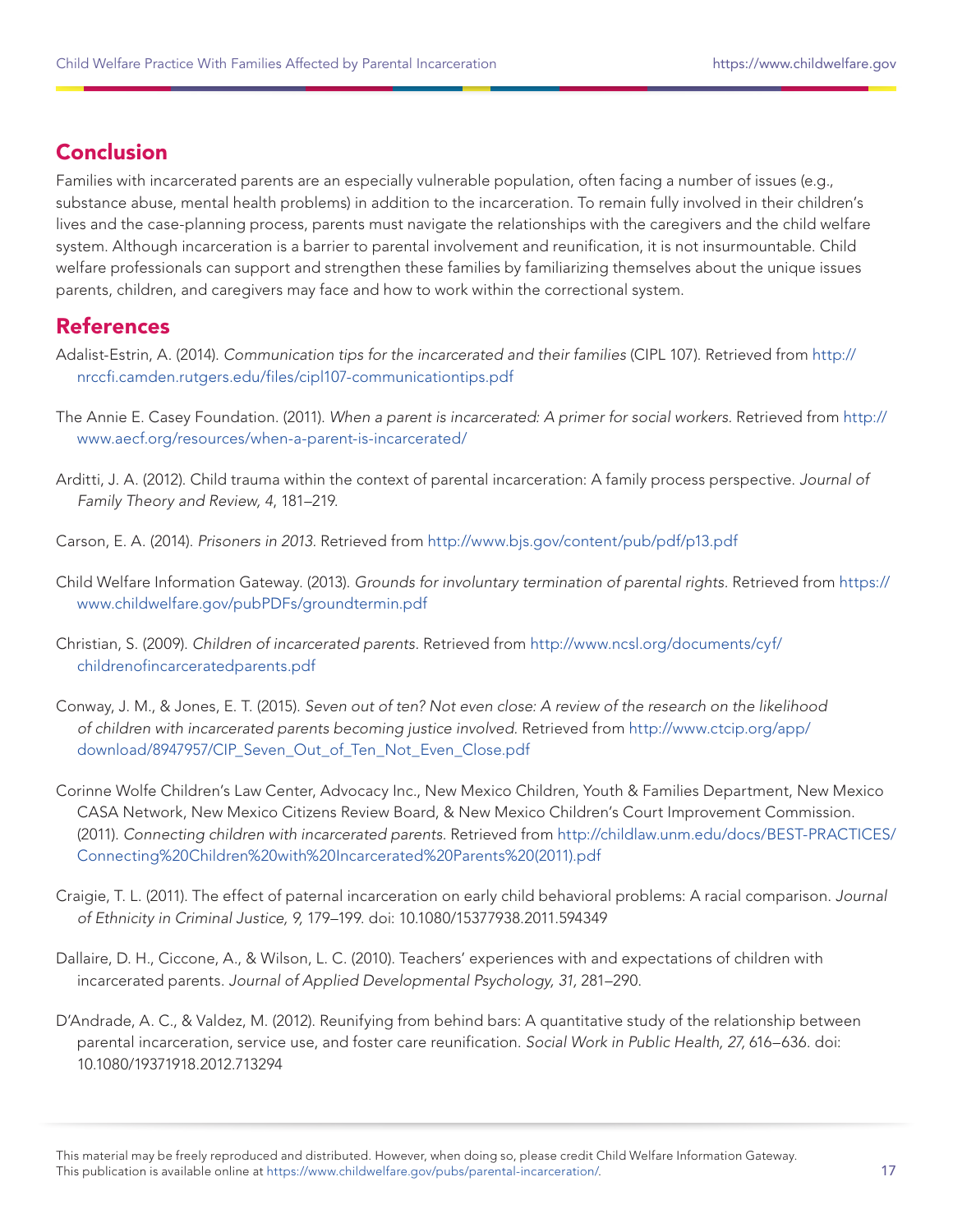- Denby, R. W. (2012). Parental incarceration and kinship care: Caregiver experiences, child well-being, and permanency intentions. Social Work in Public Health, 27, 104–128. doi: 10.1080/19371918.2012.639639
- Federal Interagency Working Group for Children of Incarcerated Parents. (2013). Children in foster care with parents in federal prison: A toolkit for child welfare agencies, federal prisons, and residential reentry centers. Retrieved from <http://csgjusticecenter.org/wp-content/uploads/2013/06/COIP-Tookit.pdf>
- Geller, A., Cooper, C. E., Garfinkel, I., Schwartz-Soicher, O., & Mincy, R. B. (2012). Beyond absenteeism: Father incarceration and child development. Demography, 49, 49–76. doi: 10.1007/s13524-011-0081-9
- Glaze, L. E., & Maruschak, L. M. (2008). Parents in prison and their minor children. Retrieved from [http://www.bjs.gov/](http://www.bjs.gov/content/pub/pdf/pptmc.pdf) [content/pub/pdf/pptmc.pdf](http://www.bjs.gov/content/pub/pdf/pptmc.pdf)
- Hayward, R. A., & DePanfilis, D. (2007). Foster children with an incarcerated parent: Predictors of reunification. Children and Youth Services Review, 29, 1320–1334. doi: 10.1016/j.childyouth.2007.05.005
- Hairston, C. F. (2009). Kinship care when parents are incarcerated: What we know, what we can do. Retrieved from [http://](http://www.aecf.org/resources/kinship-care-when-parents-are-incarcerated/) [www.aecf.org/resources/kinship-care-when-parents-are-incarcerated/](http://www.aecf.org/resources/kinship-care-when-parents-are-incarcerated/)
- Johnson, E. I., & Easterling, B. (2012). Understanding unique effects of parental incarceration on children: Challenges, progress, and recommendations. Journal of Marriage and Family, 74, 342–356. doi: 10.1111/j.1741-3737.2012.00957.x
- Johnson, R. C. (2009). Ever-increasing levels of parental incarceration and the consequences for children. In S. Raphael & M. Stoll (Eds.), Do prisons make us safer? The benefits and costs of the prison boom (pp. 177–206). New York: Russell Sage Foundation.
- Lee, R. D., Fang, X., & Luo, F. (2013). The impact of parental incarceration on the physical and mental health of young adults. Pediatrics, 131, 1188–1195. doi: 10.1542/peds.2012-0627
- McWey, L. M., Acock, A., & Porter, B. (2010). The impact of continued contact with biological parents upon the mental health of children in foster care. Children and Youth Services Review, 32, 1338–1345.
- Mignon, S. I., & Ransford, P. (2012). Mothers in prison: Maintaining connections with children. Social Work in Public Health, 27, 69–88.
- National Resource Center on Children and Families of the Incarcerated. (2014). Children and Families of the Incarcerated Fact Sheet. Retrieved from <http://nrccfi.camden.rutgers.edu/files/nrccfi-fact-sheet-2014.pdf>
- Nesmith, A., & Ruhland, E. (2011). Caregivers of children with incarcerated parents. The Open Family Studies Journal, 4, 105–116. doi: 10.2174/1874922401104010105
- Oregon Department of Human Services. (2007). Children visiting incarcerated parents: Appendix 4.16. Retrieved from [http://www.dhs.state.or.us/caf/safety\\_model/procedure\\_manual/appendices/ch4-app/4-16.pdf](http://www.dhs.state.or.us/caf/safety_model/procedure_manual/appendices/ch4-app/4-16.pdf)